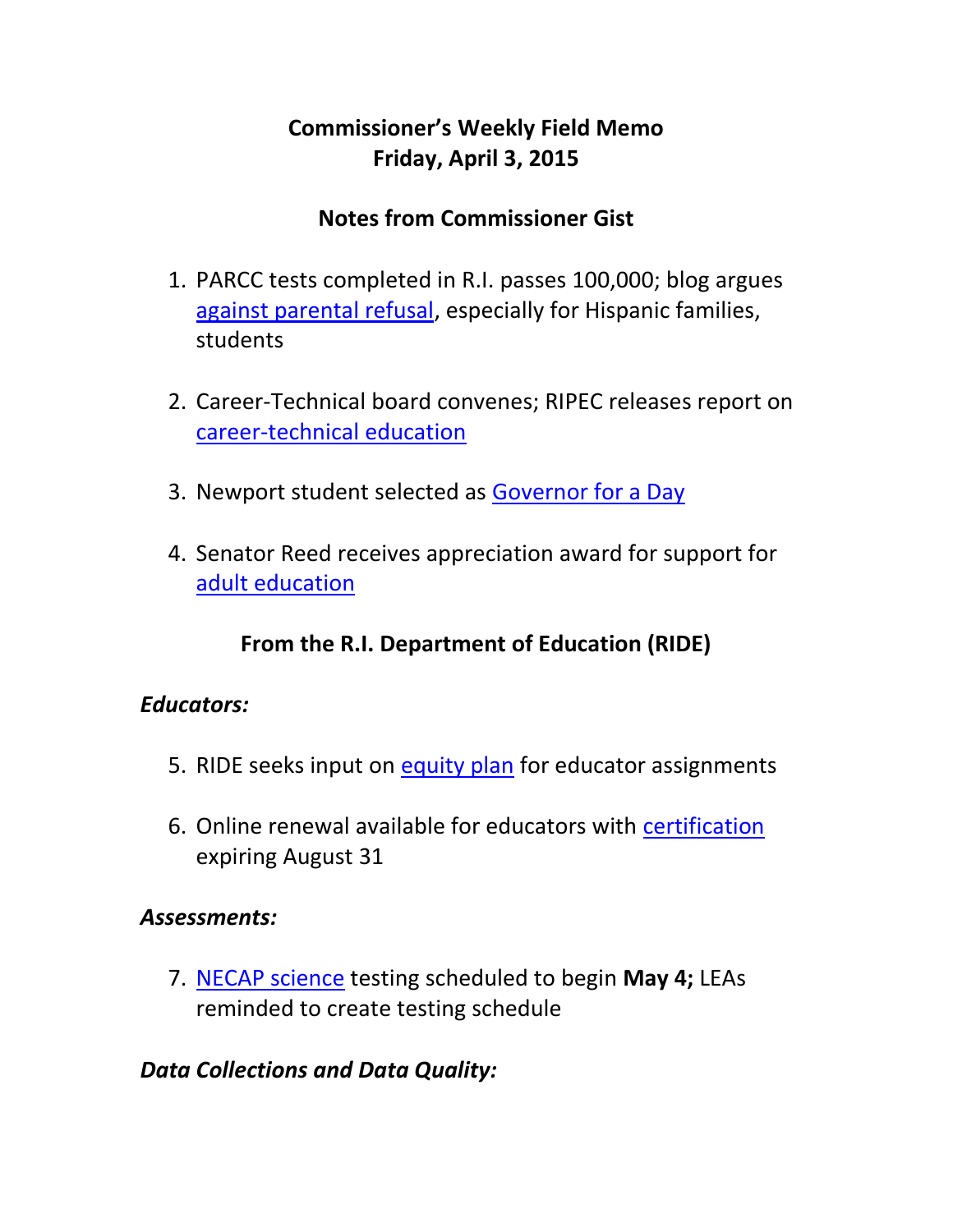- 8. LEAs asked to notify RIDE when completing data agreements regarding [Renaissance Star assessment](#page-12-0) data
- 9. [SCED version 1.0 codes](#page-13-0) will be obsolete in eRIDE as of **April 17**
- 10. RIDE advises LEAs to begin work on [CTE and Program](#page-2-1)  [data](#page-2-1) collections
- *11.* [CEIS Report](#page-13-1) due **June 17** on funds expended for behavioral interventions for general-education students **–** *Action Item*

### *Early Learning:*

12. [Early Care and Education Data System](#page-14-0) registration is open for all providers, including public schools

## **From the U.S. Department of Education**

- 13. President Obama announces initiative to support excellence in [STEM](#page-15-0) education
- 14. Principals, teachers encouraged to celebrate college [admissions](#page-16-0)
- 15. Applicants sought for [innovation grants](#page-16-1) in principal effectiveness, STEM, technology, social and emotional skills
- 16. Students invited to participate in Healthy Lunchtime Recipe Challenge and [Kids' "State Dinner"](#page-17-0)

### **From other organizations**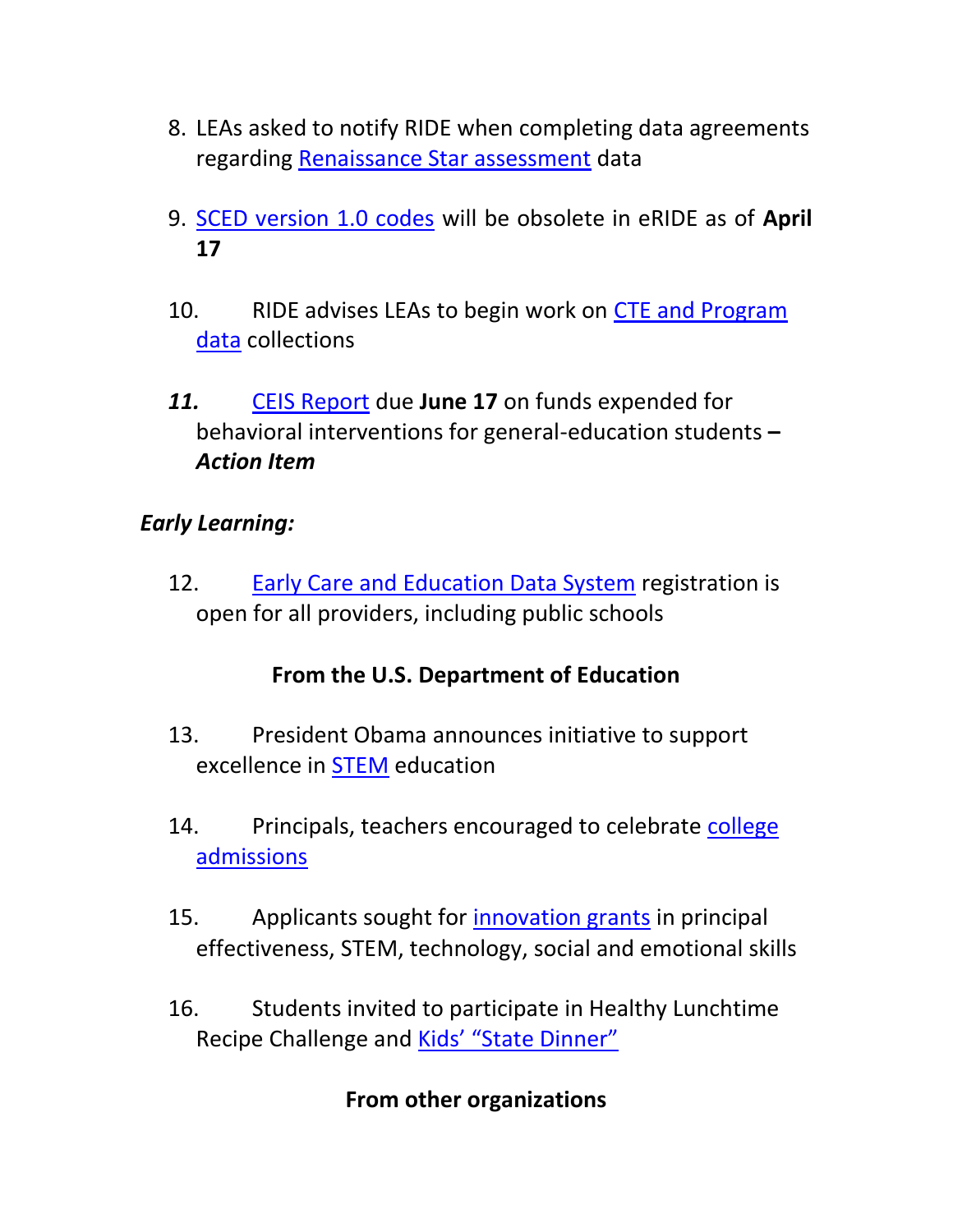- 17. MIC3 announces the [Month of the Military Child](#page-18-0)
- 18. R.I. Small Business Journal, Met School seek nominations for [Young Entrepreneur Awards](#page-18-1)
- 19. RIASCD to hold annual conference for pre-service, [beginning teachers](#page-20-0)
- 20. NEIT offering [free seminars](#page-21-0) for high-school educators
- 21. Applications open for [Teaching in Taiwan](#page-24-0) program for 2015-16

### **Action Item Calendar**

April 10: [Induction](http://www.ride.ri.gov/InsideRIDE/CommissionerDeborahAGist/FieldMemos.aspx) survey due April 24: [Student advisory council](http://www.ride.ri.gov/Portals/0/Uploads/Documents/FieldMemos/032015-FM.pdf) elections June 5: Preliminary CEIS data due (see [below\)](#page-13-1) June 17: CEIS Report due (see [below\)](#page-13-1)

**Notes from Commissioner Gist**

<span id="page-2-1"></span><span id="page-2-0"></span>**1. PARCC tests completed in R.I. passes 100,000; blog argues against parental refusal, esp. for Hispanic families, students**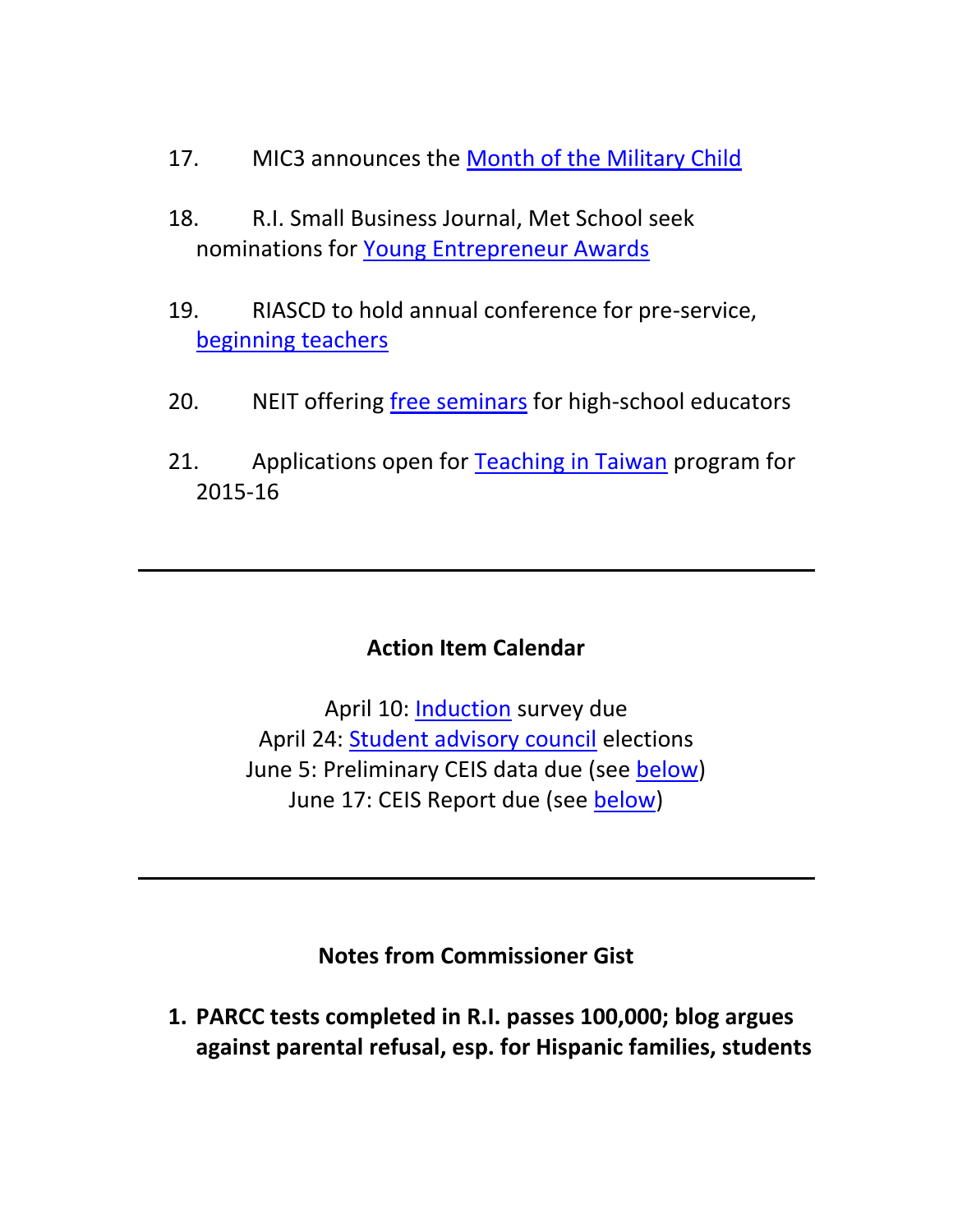All Rhode Island educators deserve congratulations on the successful implementation of the first phase of PARCC assessments. Some school districts have reported incidents of parental refusal, but in most schools and districts students participated in the PARCC assessments and tried to show their best work. We are not formally collecting data on participation at this time; we will have data on participation rates when we receive our PARCC results sometime in the fall. As of this morning, we had 101,545 PARCC tests completed (i.e., completed all testing sessions for the Performance Based Assessment) online; we have no count at this time of tests completed in the paper-pencil version. As we prepare for the End of Year assessments that will begin next month, I thought you might want to see an excellent opinion piece that the Foundation for Excellence in Education posted on its EdFly Blog. This piece is by Wendy Rivera, a Florida parent and the CEO of the Multicultural Education Alliance:

I'm a mom. And the happiness of my children, now and in the future as they go on to start careers and families of their own, is on my mind all the time. That is the American Dream. We all want a better life for our children and do everything in our power to make that happen.

This desire led me to become president & CEO of the Multicultural Education Alliance. After working with policy experts, teachers, principals, and parents, I have come to the belief that measuring what students know and holding our system accountable to meeting high standards is one of the most critical levers to improving the quality of education our children receive.

And I am not the only one.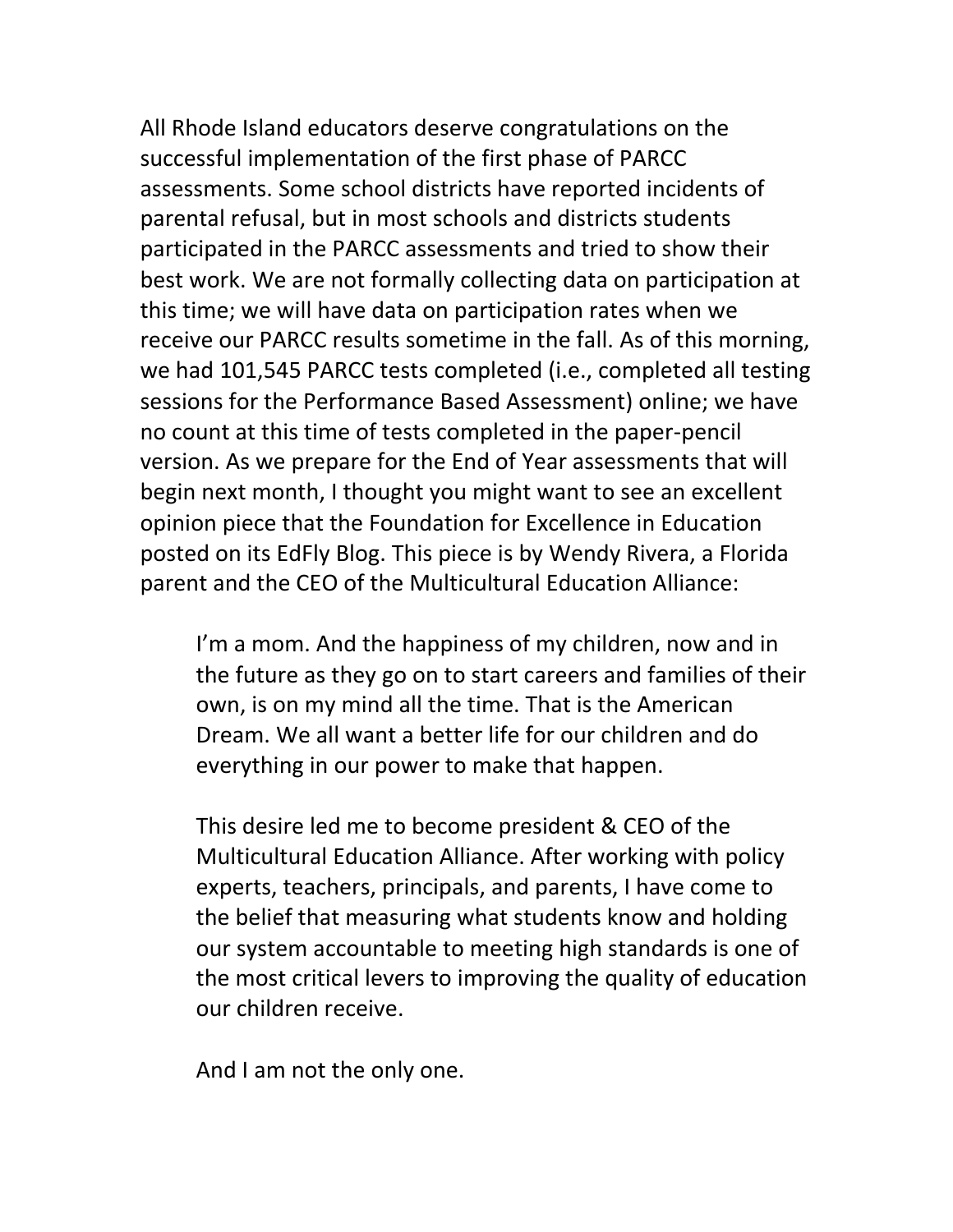There is a reason why the National Council of La Raza, America's largest Latino advocacy organization, supports annual testing in schools.

And why it is joined by the League of United Latin American Citizens, the Mexican American Legal Defense and Educational Fund and more than a dozen other civil rights groups.

They know the legacy of a system that often considered the success of minority and low-income children optional. Reversing that requires that every child is held to the same rigorous academic standards, and that the progress of every child in attaining them is measured.

Whether Black or Hispanic, artist or mathematician, American-born or naturalized citizens, our children must possess the same knowledge and skills to be successful after high school. We cannot set one bar for some students and another for the rest. They all need to be proficient readers. They all need to understand math, science, and civics. They all need to think critically.

But how do parents know their children are gaining this knowledge? Yes, they can and should talk to teachers. But they also need reliable, objective information that allows them to compare their children's academic achievement with others in the state.

The source for this information is high-quality, standardized tests that measure what students should know.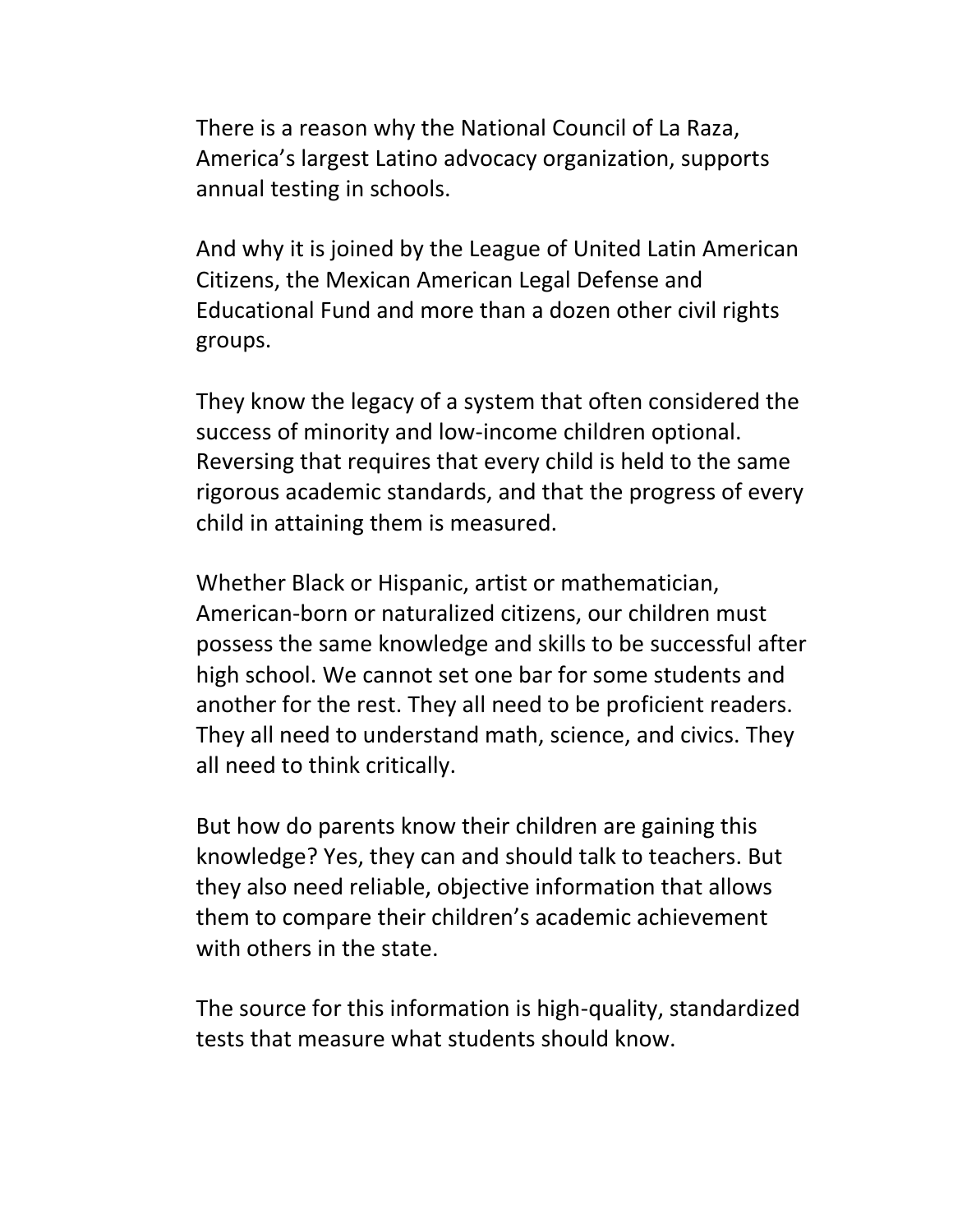This is why colleges use entrance exams, why the military uses entrance exams, and why so many professions require passage of board exams to obtain a license.

Tests tell me how much progress my children are making from one year to the next, and whether they are on track for graduation and college or a career.

There are those who argue tests are unfair, that they put too much pressure on schools and children. But Florida shows that when held accountable, schools that once failed children can improve results dramatically. What is unfair is not preparing our kids to be successful after high school.

For the past 15 years, Florida has been raising academic standards for all children, and each time, our students have risen to meet them. The results for Hispanic students have proven that more than any other group. Prior to testing and accountability, between 60 and 70 percent of Florida's minority and low-income fourth graders could not even read at a basic level, contributing to a dismal graduation rate of about 50 percent. Those numbers have improved dramatically:

- Florida's Hispanic students' graduation rate increased 28 percentage points, from 47 percent in 1999 to 75 percent in 2014.
- Florida has eliminated the gap between Hispanic students and white students taking and completing AP courses and exams, according to the 2014 *College Board, [10th Annual Report to the Nation.](http://media.collegeboard.com/digitalServices/pdf/ap/rtn/10th-annual/10th-annual-ap-report-state-supplement-florida.pdf)*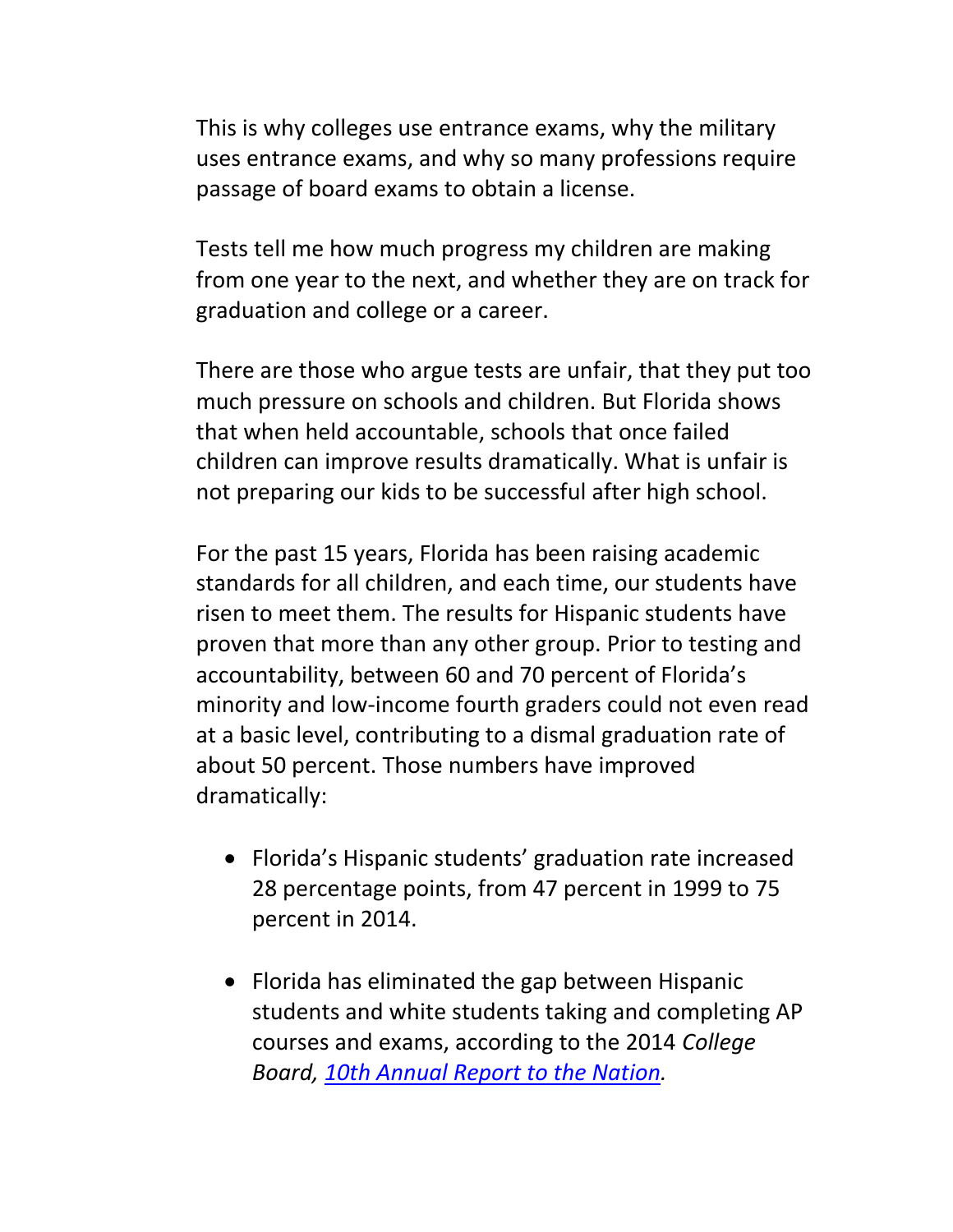- Our state's Hispanic students outscored or matched the statewide average for all students in 34 states on the National Assessment of Educational Progress (NAEP) in fourth-grade reading in 2013.
- Florida's Hispanic fourth-graders rank first in the nation in reading and fourth in the nation in math, according to the *[Nation's Report Card](http://nces.ed.gov/nationsreportcard/naepdata/dataset.aspx).*

Despite this progress, I hear many parents, a growing number Hispanic, saying we should "opt out" of all tests and accountability connected to them.

I agree there are too many tests. Many of these are required by local districts and are being scaled back. In addition, the state is reassessing its requirements.

*You cannot opt out of college, military, and professional exams. We have to make sure our students are prepared when the stakes are truly high.*

The good news is there is an alternative to "opting out." The phrase we often hear now is "fewer tests but better tests.'' That is a good approach. Parents need to know how their students are faring in the fundamental subjects, and they need to know how their schools are performing as well. I understand there are frustrations, and state legislators and school districts have gotten that message. But returning to a past when so many children were allowed to fail (out of sight, out of mind) is not the answer.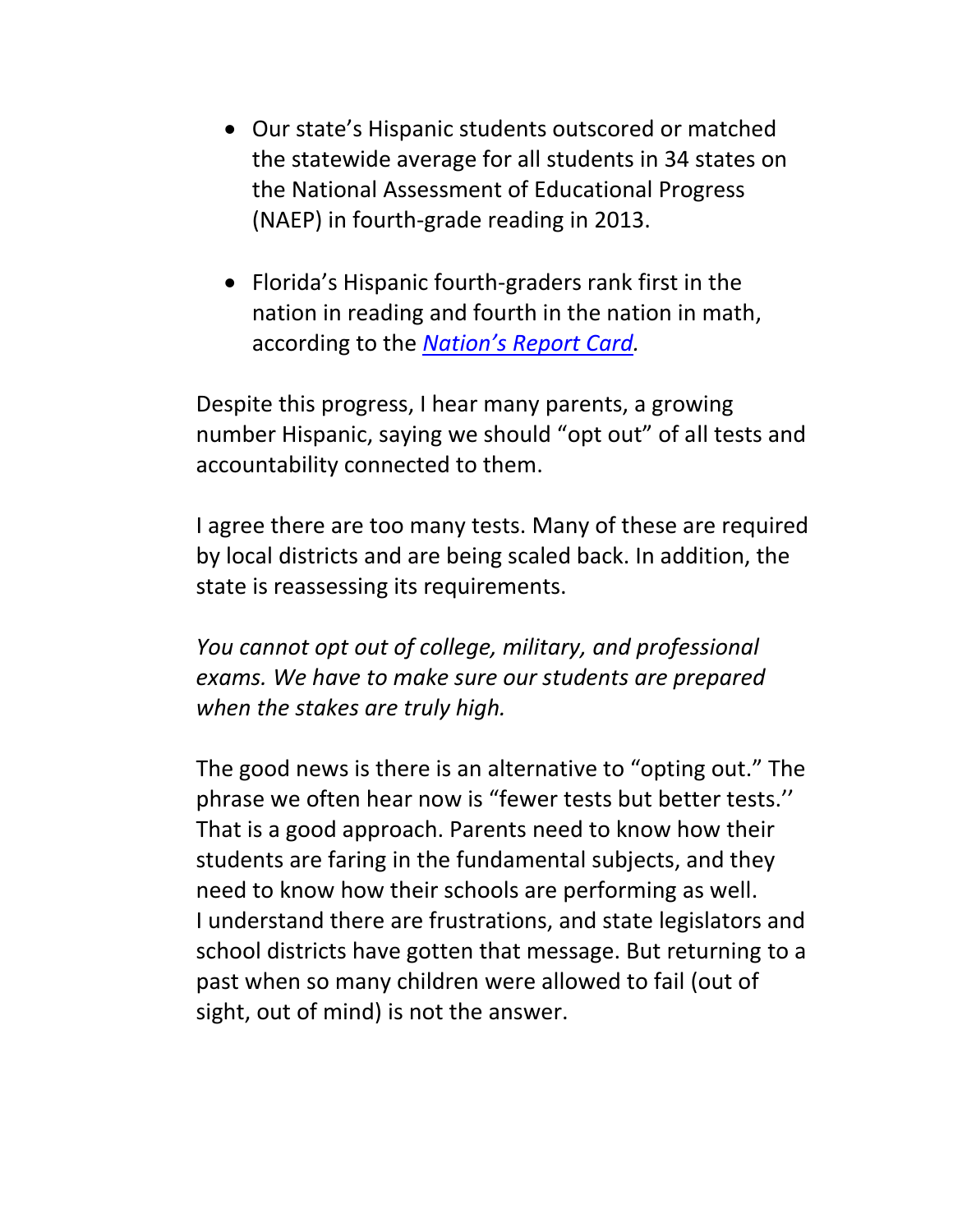Hispanics have never shied away from hard work and accountability. Let's come together and fight for a better solution.

A link to this blog post is here:

[http://excelined.org/2015/03/30/there-is-an-alternative-to](http://excelined.org/2015/03/30/there-is-an-alternative-to-opting-out/)[opting-out/](http://excelined.org/2015/03/30/there-is-an-alternative-to-opting-out/)

And a link to a Spanish-language version of the post is here:

[http://excelined.org/2015/03/31/hay-una-alternativa-a-la](http://excelined.org/2015/03/31/hay-una-alternativa-a-la-exclusion/)[exclusion/](http://excelined.org/2015/03/31/hay-una-alternativa-a-la-exclusion/)

# **2. Career-Technical board convenes; RIPEC releases report on career-technical education**

In keeping with the Career and Technical Education regulations of 2012, we have been working together with our partners in business and industry to ensure that our career-technical programs, centers, and schools provide students exposure to the world of work, offer students the opportunity to learn technical and career-based skills aligned with industry standards, and enable students to earn credentials that will prepare them for postsecondary education and training programs or for entry into challenging careers. These regulations emphasize the need for a strong connection between career-technical education and the workforce and business community. Our goal is to ensure that all students have access to high-quality career-technical education that can lead them to rewarding jobs and to challenging careers.

As you may be aware, legislation approved last year established a Rhode Island Board of Trustees on Career and Technical Education, which held its introductory meeting yesterday (April 2).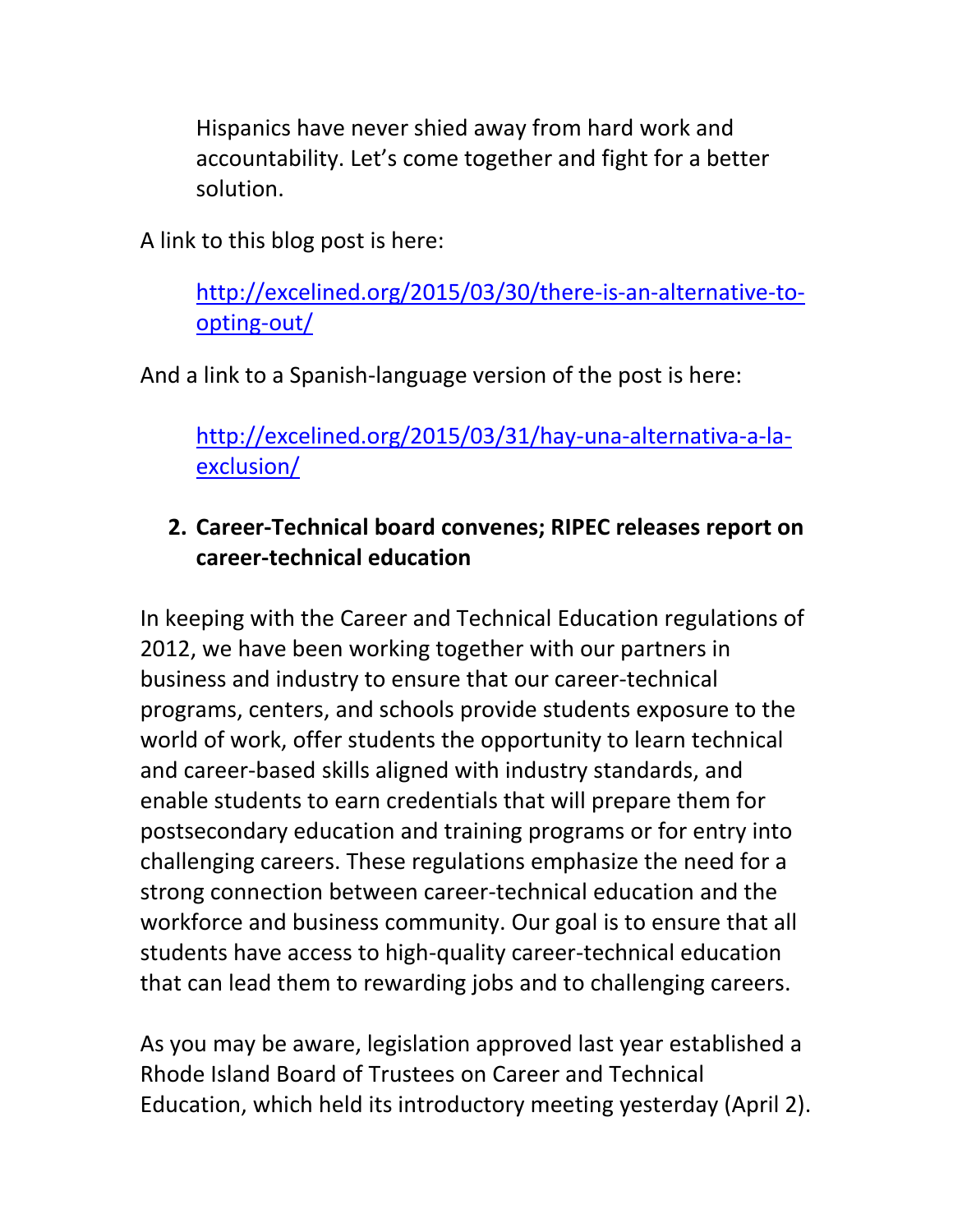To initiate the meeting, the Rhode Island Public Expenditure Council (RIPEC) has prepared a report on career and technical education, which is available [here.](http://www.ripec.org/pdfs/2015-CTE.pdf) Among the conclusions of the report:

Although the report finds that many of the elements needed for a high-quality CTE system are already in place in Rhode Island, including dedicated and talented staff and a number of excellent programs, there are also significant deficiencies that need to be addressed. Most notably, the state's CTE system is not currently aligned to the needs of employers and numerous program gaps and duplications exist. Inconsistent program descriptions and data limitations hampered RIPEC's ability to fully determine how effectively the current system serves students and employers. Therefore, the report concludes that the Board of Trustees should examine alternative methods of data collection as part of a deeper analysis of Rhode Island's CTE system that should also include postsecondary and adult education programs.

Our team at RIDE looks forward to working in partnership with this new Board of Trustees to make sure that all students have access to high-quality career & technical education and that our career-technical programs, centers, and schools prepare students for successful entry into challenging careers that meet the needs of our growing economy.

## **3. Newport student selected as Governor for a Day**

Congratulations to Khatima Bulwer, an 11-year-old student at the Thompson Middle School, in Newport, whom Governor Raimondo has chosen to be Governor for a Day. Khatima is the winner of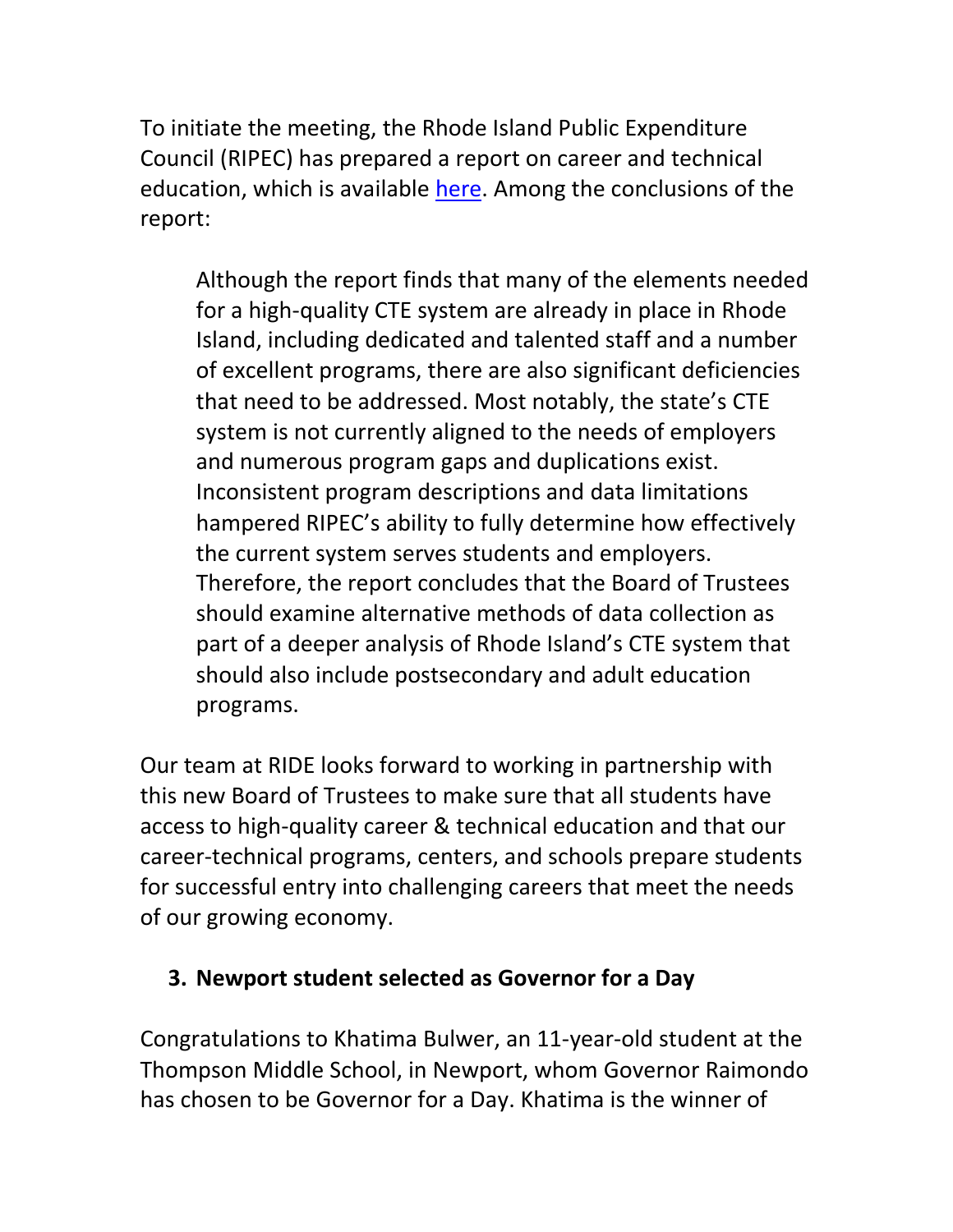Governor Raimondo's Women's History Month essay contest. In her essay, Khatima wrote: "Being a biracial kid myself, I know that many kids and adults judge people by what they look like instead of their character. I would make Rhode Island a more multicultural and friendly place for everyone." What a wonderful goal, Khatima! We're all looking forward to your day of service as our honorary Governor.

## <span id="page-9-0"></span>**4. Senator Reed receives appreciation award for support for adult education**

On behalf of the National Council of State Directors of Adult Education, the RIDE adult-education specialist, Philip Less, presented an award of appreciation to Sen. Jack Reed. Senator Reed took the lead in inserting language into the Educational Sciences Reform Act to strengthen commitment to research on adult education. Senator Reed also co-authored a letter (signed by 25 colleagues) that called for full funding for adult education. The council also commended Dr. Less and the RIDE team on their work keeping Senator Reed informed on adult-education issues.

## **From RIDE**

### *Educators:*

## <span id="page-9-1"></span>**5. RIDE seeks input on equity plan for educator assignments**

By June 1, RIDE will need to submit to the U.S. Department of Education an equity plan focused on how Rhode Island will ensure that students in low-income areas and students of color are not taught at higher rates than other children by inexperienced, unqualified, or out-of-field teachers. Given the importance of this work and the valuable insights that the larger educational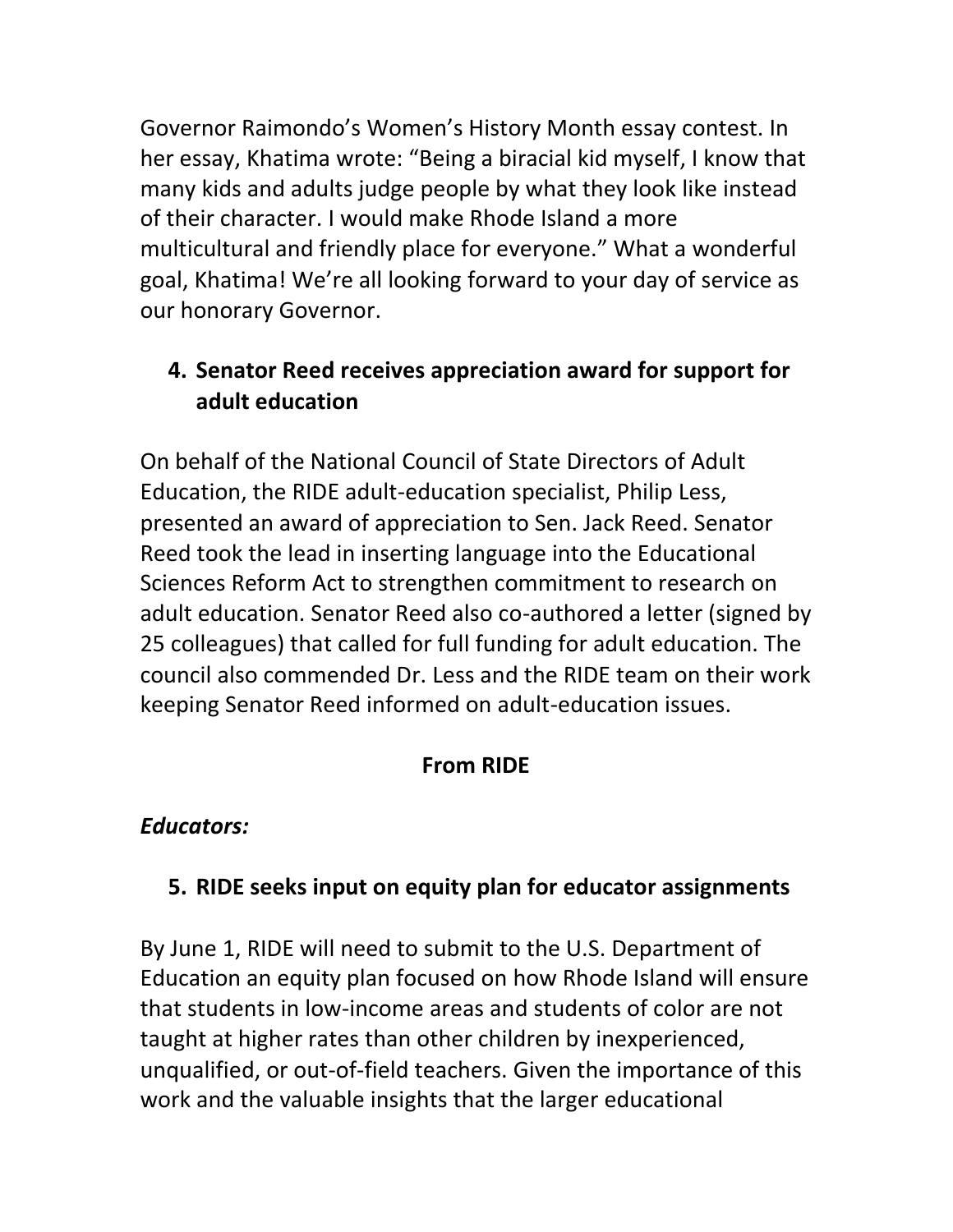community can contribute, we are hosting a series of stakeholder meetings in the coming weeks.

Please help us get the word out about these upcoming stakeholder sessions, where we will share data and engage in discussions about potential root causes of inequities. More information about each session is included in each link.

Educator engagement sessions for educators:

- **Monday:** April 6, 4 [6 p.m. at the Paul Cuffee Lower School,](https://www.eventbrite.com/e/rhode-island-equity-plan-educator-engagement-session-tickets-16222472853)  [Providence](https://www.eventbrite.com/e/rhode-island-equity-plan-educator-engagement-session-tickets-16222472853)
- **Thursday:** April 9, 4 [6 p.m. at the Knotty Oak Room at](https://www.eventbrite.com/e/rhode-island-equity-plan-educator-engagement-session-tickets-16377993018)  [Coventry High School](https://www.eventbrite.com/e/rhode-island-equity-plan-educator-engagement-session-tickets-16377993018)

Stakeholder engagement sessions for community members and parents:

- **Tuesday:** April 7, 6 [8 p.m. at the Knotty Oak Room at](https://www.eventbrite.com/e/rhode-island-equity-plan-community-engagement-session-tickets-16384232681)  [Coventry High School](https://www.eventbrite.com/e/rhode-island-equity-plan-community-engagement-session-tickets-16384232681)
- April 14, 6 [8 p.m. at Paul Cuffee Lower School, Providence](https://www.eventbrite.com/e/rhode-island-equity-plan-community-engagement-session-tickets-16377930832)

If you have any questions about these sessions, please do not hesitate to reach out to Lauren Matlach, at [lauren.matlach@ride.ri.gov,](mailto:lauren.matlach@ride.ri.gov) or Lisa Foehr, at

# <span id="page-10-0"></span>**6. Online renewal available for educators with certification expiring August 31**

Online certification renewal is available for My eCert users who have Full certificates (Initial or Professional) expiring on August 31, 2015. This year, teachers and administrators who hold an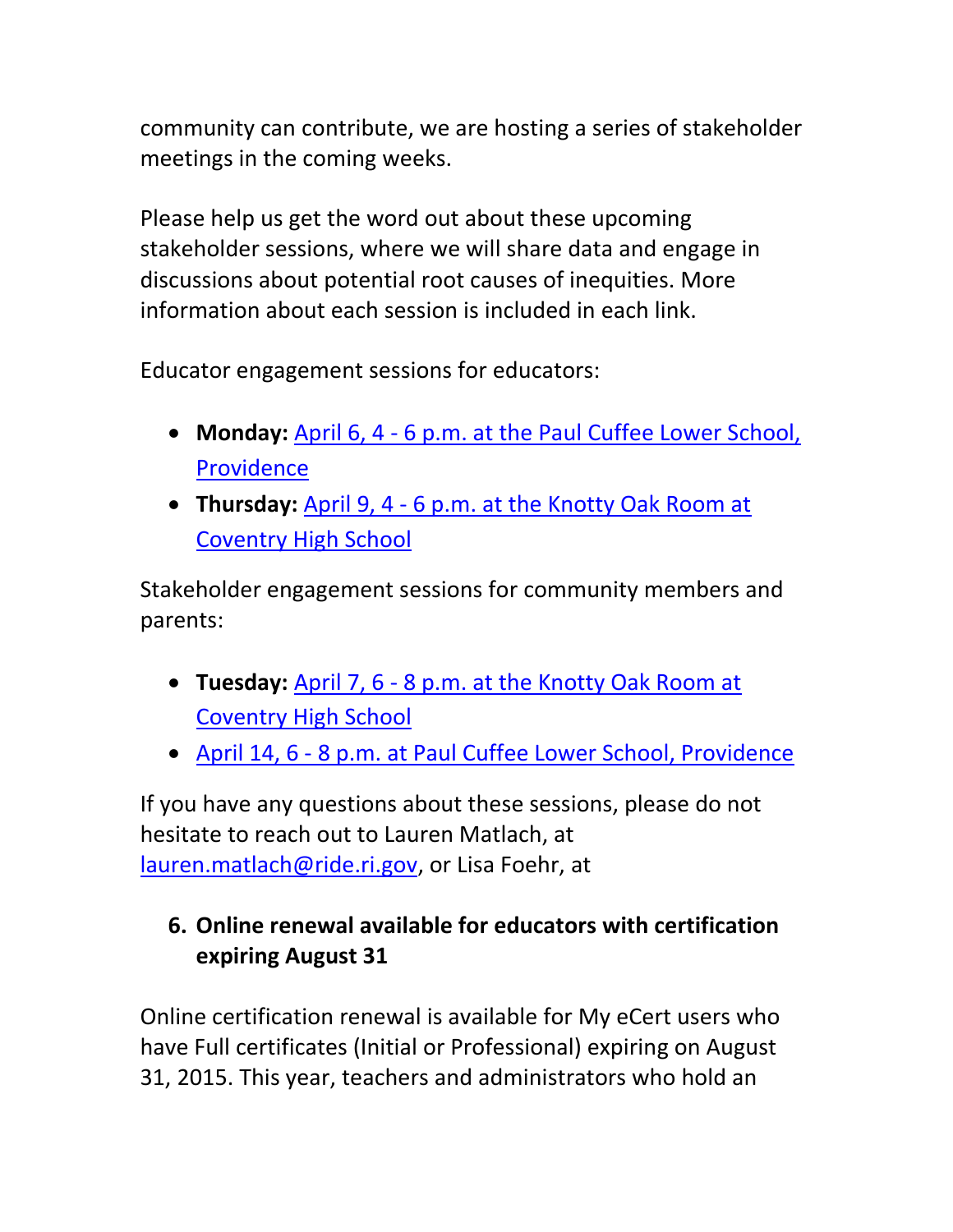Initial certificate may progress to a Professional certificate when they have one Developing rating or higher within their renewal cycle. Teachers and administrators who are currently employed and do not have any previous ratings or who have 1 or more Ineffective ratings must wait until August 1 to renew. All teachers and administrators who hold a Professional certificate will renew as a Professional certificate. All support professionals will renew as the current level of their certificate.

At this time, all Preliminary certificates (One-year Professional, and Temporary Initial) as well as Permits (Substitute) must be renewed via a paper application. Please note that, as of spring 2013, RIDE discontinued mailing paper copies of certificates to educators. All certificates are sent by email only. Educators are encouraged to maintain a current email address in My eCert.

Educators always have access to their certification information via eCert. We appreciate all you do to remind members of your team to review the expiration dates of their certificates and to renew on time.

Questions about certification renewal? Contact the certification office by email, at [eqac@ride.ri.gov.](mailto:eqac@ride.ri.gov)

### *Assessments:*

## <span id="page-11-0"></span>**7. NECAP science testing scheduled to begin May 4; LEAs reminded to create testing schedule**

The NECAP Science testing window is May 4 through May 28 this year, and RIDE staff members will once again be visiting a random selection of schools across the state to observe the administration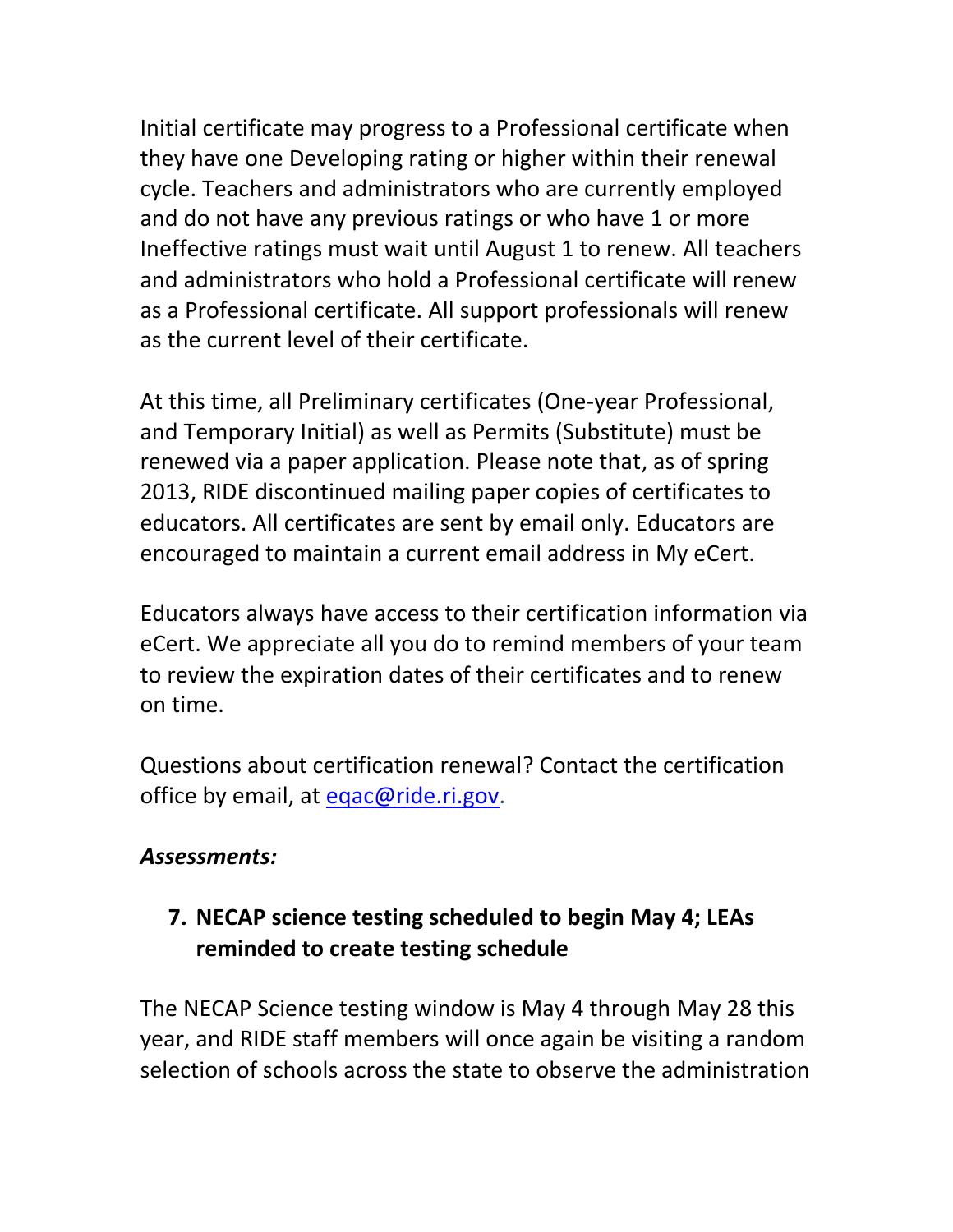of the tests. Rather than collect test-scheduling information from every LEA, we will collect it only from selected schools this year.

As a reminder, although RIDE will not be collecting NECAP Science test schedules this year, each LEA is still responsible for creating the testing schedule for all of its schools so that each of the tested grades (4, 8, and 11) has the same testing schedule (e.g., all  $4<sup>th</sup>$ graders in the district are taking the science test on the same day at the roughly the same time). You should take into consideration religious holidays, if any, and local events that may affect students' ability to participate. Although you may opt to schedule around these dates, it is important that you incorporate ample time to allow for make-up test sessions for those students who are absent for any reason (including absences for religious holidays) during regularly scheduled testing dates. Make-up testing may begin immediately following the scheduled administration of a test session. No student should be scheduled for a make-up session prior to the scheduled administration of that test session.

If you have any questions about scheduling, please contact Dr. Kevon Tucker-Seeley [\(kevon.tucker-seeley@ride.ri.gov](mailto:kevon.tucker-seeley@ride.ri.gov) or222- 8494).

## *Data Collections and Data Quality:*

# <span id="page-12-0"></span>**8. LEAs asked to notify RIDE when completing data agreements regarding Renaissance Star assessment data**

The Instructional Support System (ISS) has the capability to integrate Renaissance Star assessment data as part of the 360 degree view of the student. In the past, we have asked those LEAs that would like to integrate their Star assessments to complete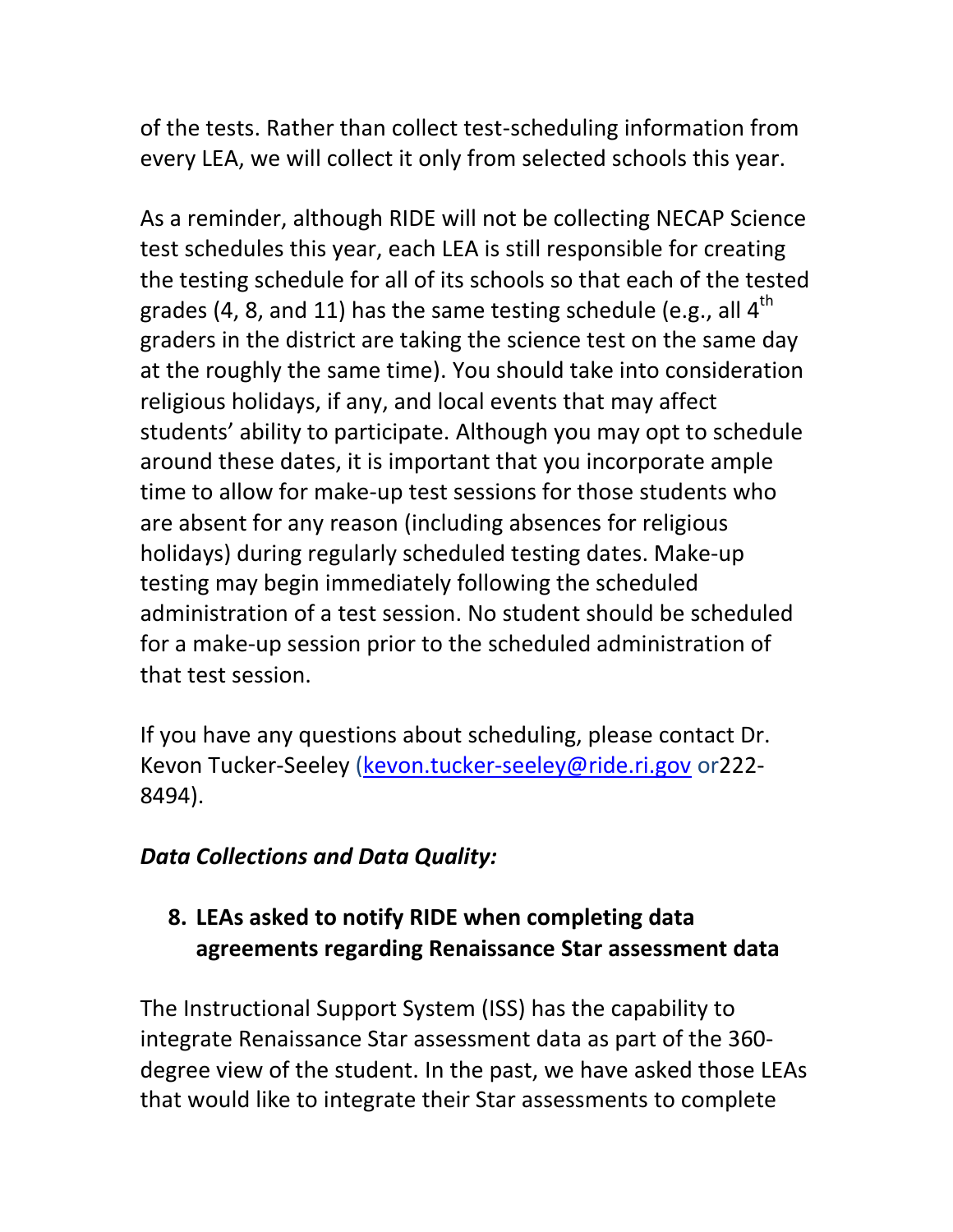the data agreement with Renaissance. We would also like you to notify Greg Martin when you have submitted the data agreement to Renaissance so that we can monitor the progress of the data. If you have any questions or concerns about this request, please contact Greg Martin, at [Gregory.Martin@ride.ri.gov](mailto:Gregory.Martin@ride.ri.gov) or 222-8495.

# <span id="page-13-0"></span>9. **SCED version 1.0 codes will be obsolete in eRIDE as of April 17**

We have been monitoring the School Courses for the Exchange of Data (SCED) version 2.0 migration in our Teacher-Course-Student data, and we still see some LEAs with version 1.0 codes coming in. These version 1.0 SCED codes will be invalid in eRIDE as of April 17. After this date, any version 1.0 code will be rejected, and a valid version 2.0 code will need to be entered. If you have any questions or concerns about this version update, please contact Greg Martin, at [Gregory.Martin@ride.ri.gov](mailto:Gregory.Martin@ride.ri.gov) or 222-8495.

# **10. RIDE advises LEAs to begin work on CTE and Program data collections**

The CTE and Program collections are quickly approaching, and RIDE advises LEAs start working on these collections now to ensure that the data submission is timely and accurate.

# <span id="page-13-1"></span>*11.* **CEIS Report due June 17 on funds expended for behavioral interventions for general-education students –** *Action Item*

Any general-education students in grades K through 12 who received academic or behavioral interventions provided through Coordinated Early Intervening Services (CEIS) funds from IDEA Part B must be counted and reported to RIDE.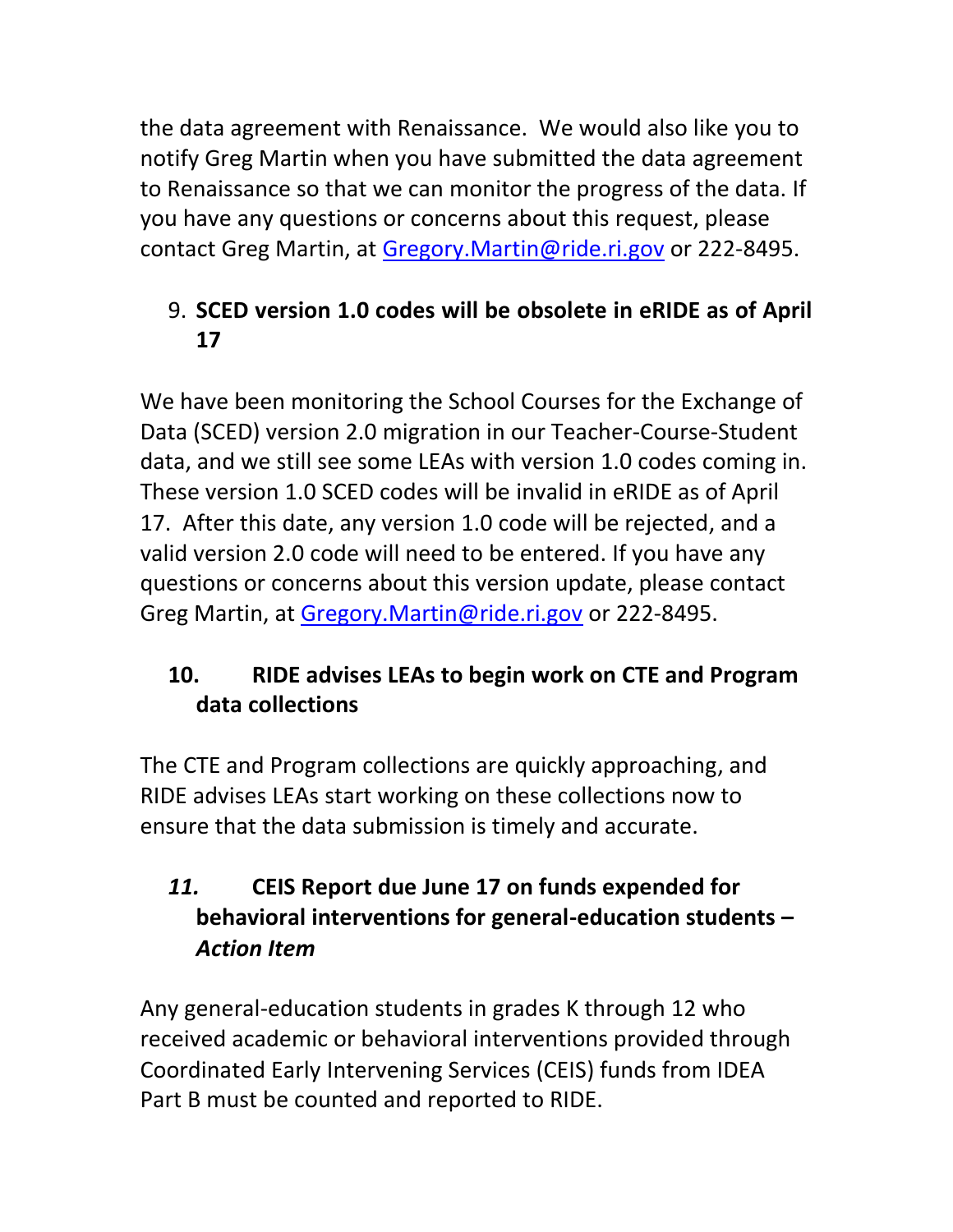This reporting is due by June 17, with a preliminary data submission on **June 5**; final reporting is due before the close of the school year while program staff are in school, in case RIDE has clarification requests.

LEAs that voluntarily chose to use CEIS funds must report student participation.

Further information on this reporting is available at:

[http://www.ride.ri.gov/Portals/0/Uploads/Documents/EIS%](http://www.ride.ri.gov/Portals/0/Uploads/Documents/EIS%20memo%20March%202015%20version%203.pdf) [20memo%20March%202015%20version%203.pdf](http://www.ride.ri.gov/Portals/0/Uploads/Documents/EIS%20memo%20March%202015%20version%203.pdf)

Also, an informational PowerPoint on this reporting is viewable at:

[http://www.ride.ri.gov/Portals/0/Uploads/Documents/Stud](http://www.ride.ri.gov/Portals/0/Uploads/Documents/Students-and-Families-Great-Schools/Special-Education/Special-Education-Regulations/EIS-tracking-and-reporting.ppt) [ents-and-Families-Great-Schools/Special-Education/Special-](http://www.ride.ri.gov/Portals/0/Uploads/Documents/Students-and-Families-Great-Schools/Special-Education/Special-Education-Regulations/EIS-tracking-and-reporting.ppt)[Education-Regulations/EIS-tracking-and-reporting.ppt](http://www.ride.ri.gov/Portals/0/Uploads/Documents/Students-and-Families-Great-Schools/Special-Education/Special-Education-Regulations/EIS-tracking-and-reporting.ppt)

## *Early Learning:*

# <span id="page-14-0"></span>**12. Early Care and Education Data System registration is open for all providers, including public schools**

Exceed is pleased to announce the first release of the Early Care and Education Data System, an electronic tool that will allow early care and education providers in Rhode Island to:

 apply to BrightStars and for RIDE Comprehensive Early Childhood Education approval; and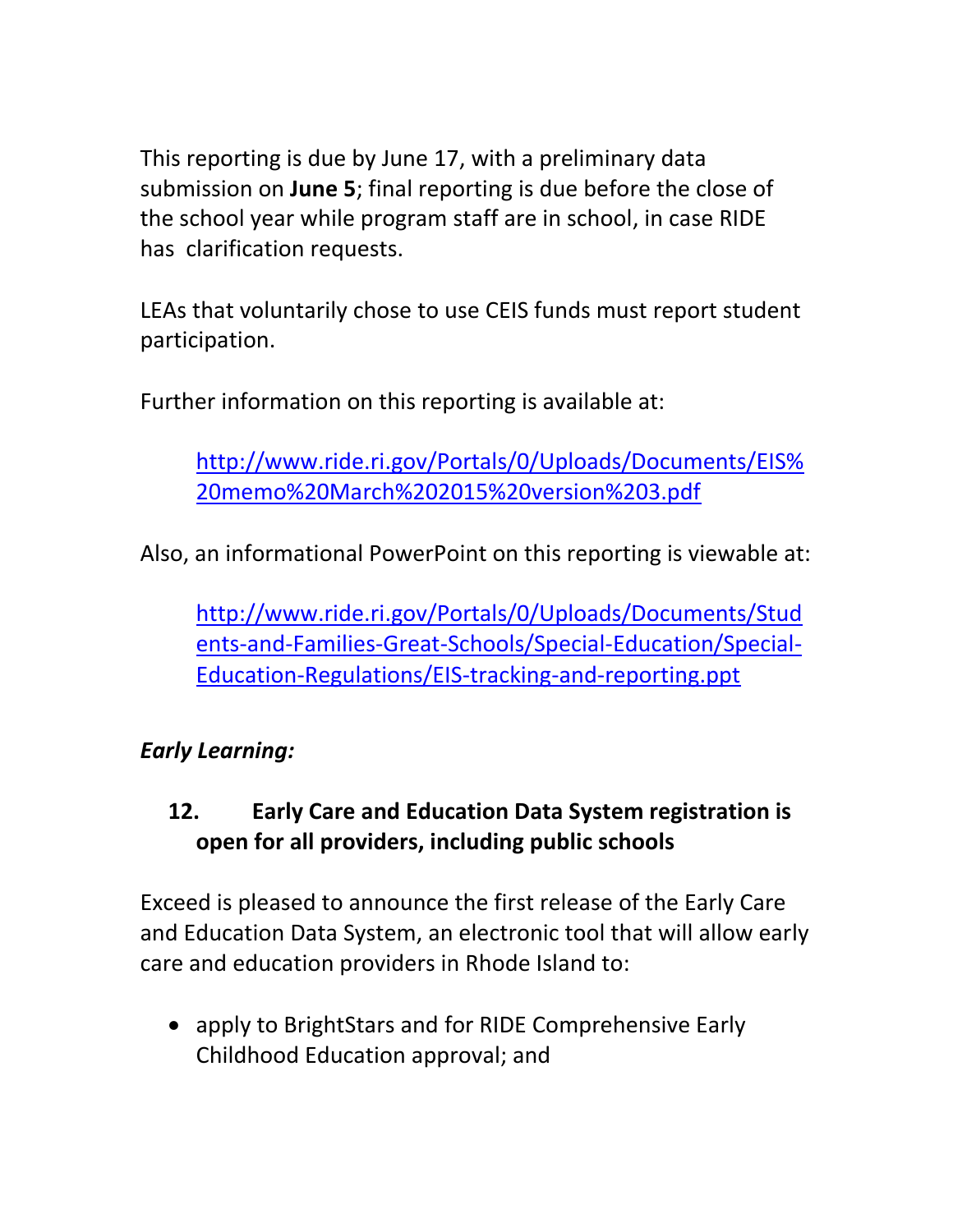make it easy for families with young children to find highquality programs within their communities through the Exceed early learning program search, at [exceed.ri.gov.](file:///C:/Users/mander/AppData/Local/Microsoft/Windows/Temporary%20Internet%20Files/Content.Outlook/TX2IY3UW/exceed.ri.gov)

During the week of February 23, the early childhood leaders from each school district received a letter requesting that they register on the Early Care and Education Data System. On March 18, early childhood leaders received a reminder email with the same information. As of Monday (March 30), no public schools had registered. A sample of the registration instructions and documents are available on the [Exceed website.](https://exceed.ri.gov/Docs/ECEDS_Marchregistration.pdf)

## **From the U.S. Department of Education**

<span id="page-15-0"></span>Please see these notices from the U.S. Department of Education Office of Communications and Outreach:

## **13. President Obama announces initiative to support excellence in STEM education**

President Obama has announced a number of new steps to advance his [Educate to Innovate](https://www.whitehouse.gov/issues/education/k-12/educate-innovate) campaign – an all-handson-deck effort to get more students inspired to excel and to provide the support they need to succeed in the STEM subjects [\(fact sheet\)](https://www.whitehouse.gov/the-press-office/2015/03/23/fact-sheet-president-obama-announces-over-240-million-new-stem-commitmen):

- a \$150-million philanthropic effort to empower a diverse cadre of promising early career scientists to stay on track to become scientific leaders of tomorrow;
- the \$90 million "Let Everyone Dream" initiative to expand STEM opportunities to under-represented youth;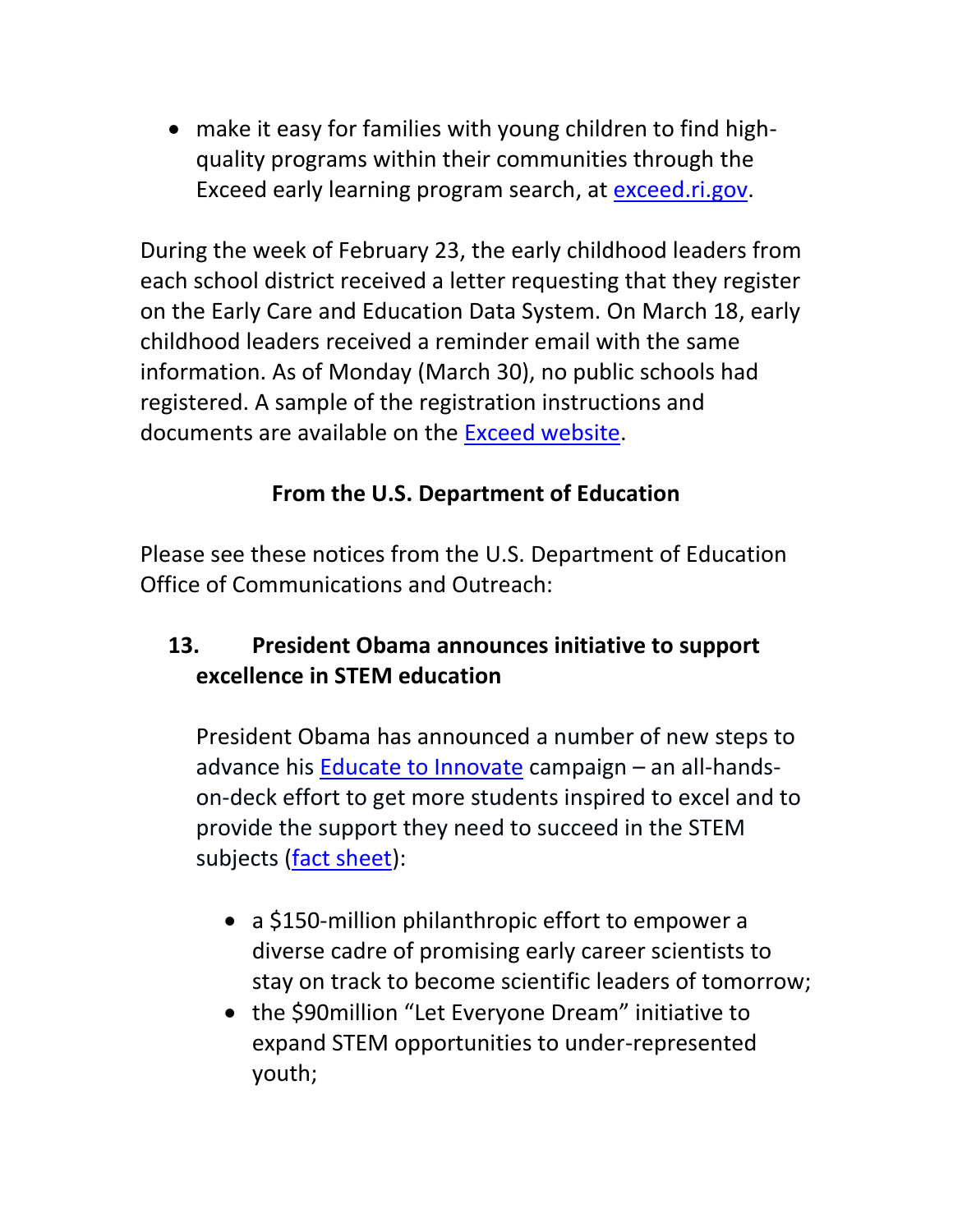- a \$25-million U.S. Department of Education competition (see [Ready to Learn Television\)](http://www2.ed.gov/programs/rtltv/) to create science- and literacy-themed media that inspire students to explore;
- 120 colleges and universities committing to train 20,000 engineers to tackle the "grand challenges" of the 21st century; and
- the coalition of CEOs known as "Change the Equation" committing to expand effective STEM programs to an additional 1.5 million students this year. With these new commitments, the campaign has surpassed \$1 billion in financial and in-kind support for STEM.

## <span id="page-16-0"></span>**14. Principals, teachers encouraged to celebrate college admissions**

This May, First Lady Michelle Obama's Reach Higher initiative is encouraging mayors, principals, and teachers to celebrate students in their community with a College Signing [Day Celebration.](https://www.whitehouse.gov/reach-higher#section-get-involved) It has created a [toolkit,](https://www.whitehouse.gov/sites/default/files/docs/may_1st_signing_day_kit_for_the_public_0.pdf) with resources and real examples of how to answer the First Lady's call to action, and anyone can complete a [speaker request form.](https://www.whitehouse.gov/webform/college-signing-day-speaker-request-form) To show support, please take a photo in your college t-shirt and Instagram it, Facebook it, or Tweet it with the hashtag #ReachHigher.

## <span id="page-16-1"></span>**15. Applicants sought for innovation grants in principal effectiveness, STEM, technology, social and emotional skills**

The U.S. Department of Education is soliciting preapplications for [Investing in Innovation](http://www2.ed.gov/programs/innovation/) (i3) "Development" grants. Applicants will select from four areas of focus – improving principal effectiveness, increasing STEM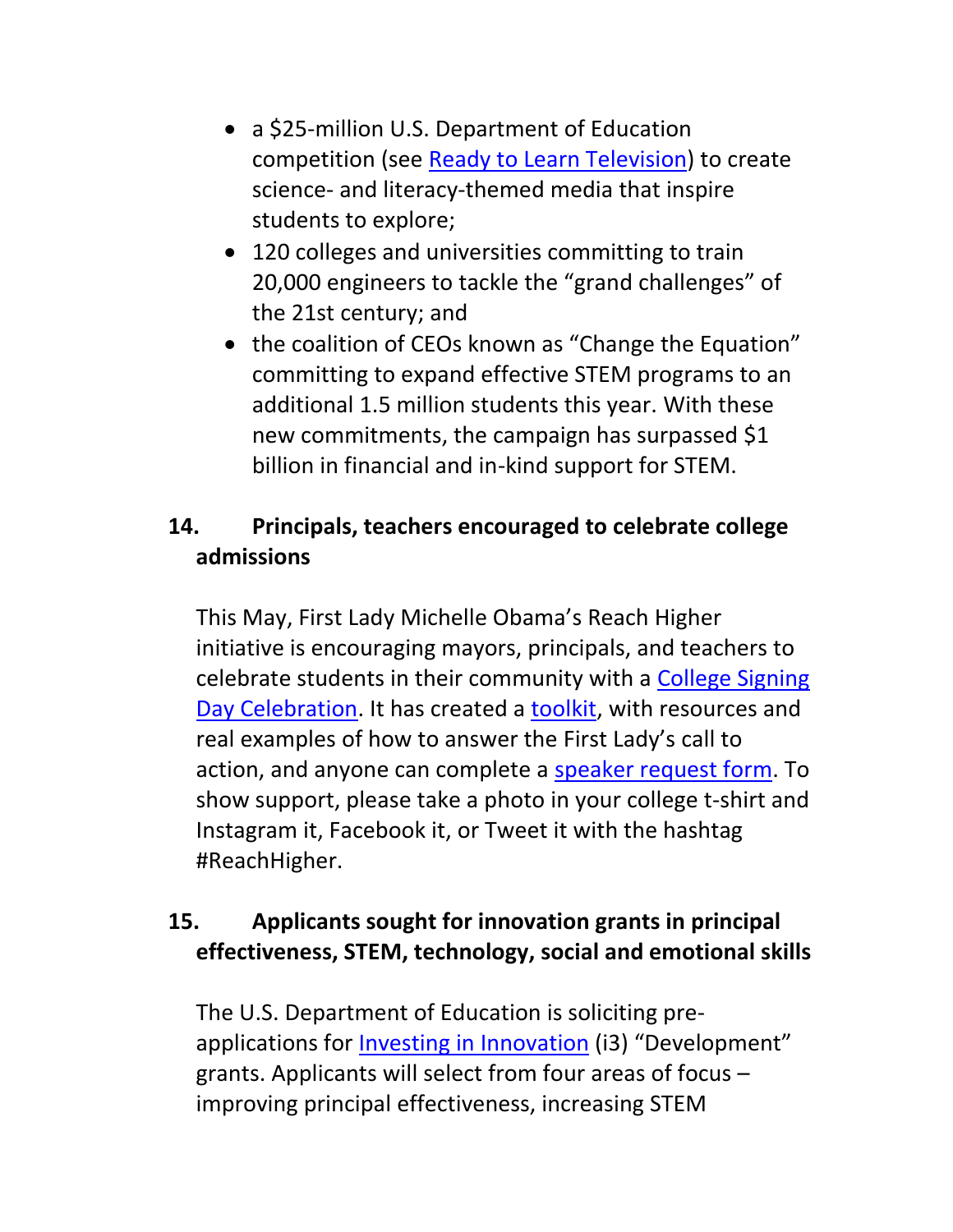education, strengthening the use of technology, and addressing non-cognitive factors, such as behavioral and social and emotional skills – as well as projects that primarily serve rural communities. The U.S. Department of Education will be inviting applications for the other types of  $i3$  grants  $-$ "Validation" and "Scale Up" – later this spring.

# <span id="page-17-0"></span>**16. Students invited to participate in Healthy Lunchtime Recipe Challenge and Kids' "State Dinner"**

Please see this message from the White House, the U.S. Department of Education, and the U.S. Department of Agriculture:

Can you imagine your recipe being featured in a cookbook? Or representing your home state at a [Kids' "State Dinner"](http://www.pbs.org/parents/lunchtimechallenge/kids-state-dinner/) at the White House this summer?

If so, First Lady Michelle Obama, the U.S. Department of Education, the U.S. Department of Agriculture, and WGBH Boston invite you to enter the 4th annual Healthy Lunchtime Recipe Challenge & Kids' "State Dinner."

In order to be eligible, lunch recipe submissions should follow the [MyPlate](http://www.choosemyplate.gov/) nutrition guidelines: Fruits and vegetables should make up about half of the recipe or dish, and it should also include whole grains, lean protein, and low-fat dairy. Submissions must include information about how and why they were created and be:

- healthy;
- creative;
- affordable;
- delicious; and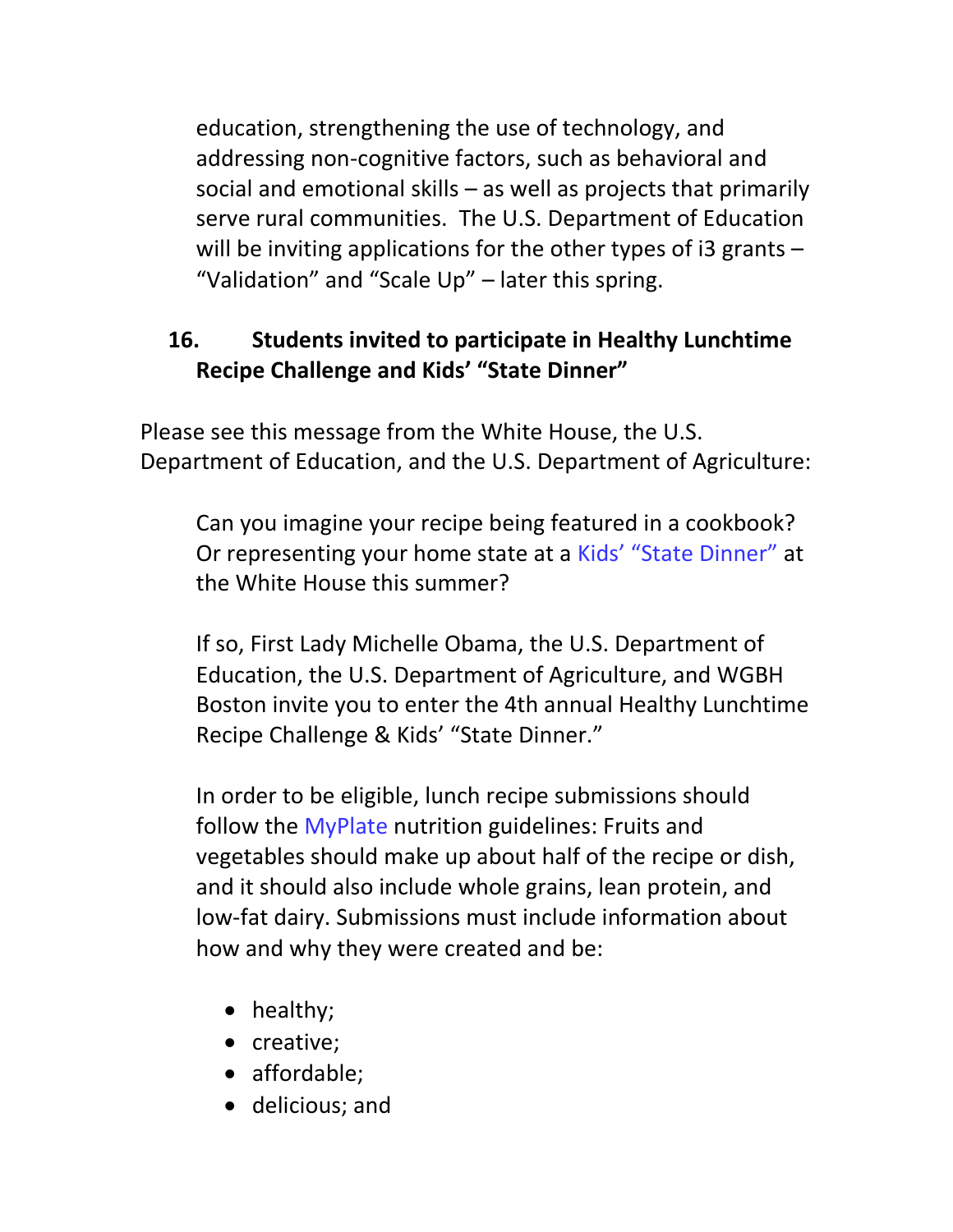• original.

One recipe from each of the 50 states and territories will be chosen. And, the prize is priceless! As healthy food ambassadors for each state and U.S. territory, the winning chefs and a parent or guardian will be flown to Washington, D.C., where they will have the opportunity to attend the [Kids' "State Dinner,](http://www.pbs.org/parents/lunchtimechallenge/kids-state-dinner/)" hosted by Mrs. Obama at the White House!

Good luck. We can't wait to see what you all cook up!

### **From other organizations**

## <span id="page-18-0"></span>**17. MIC3 announces the Month of the Military Child**

Please see this message from the chair of the Military Interstate Children's Compact Commission, Kate Wren Gavlak, and from Rosemarie K. Kraeger, Middletown Superintendent and Commission vice-chair:

<span id="page-18-1"></span>April 2015 is the Month of the Military Child. During April, the Military Interstate Children's Compact Commission (MIC3) along with many other organizations, nonprofits, and public entities will underscore the important role children play in our military communities. Our military children and families help sustain our fighting force, on whom we depend for the security and safety of our nation's families and communities. It is important to emphasize and recognize the role that military children play while their service-member parents are serving the nation. The MIC3 is committed to resolving the educational transition issues that are faced by these children and their families.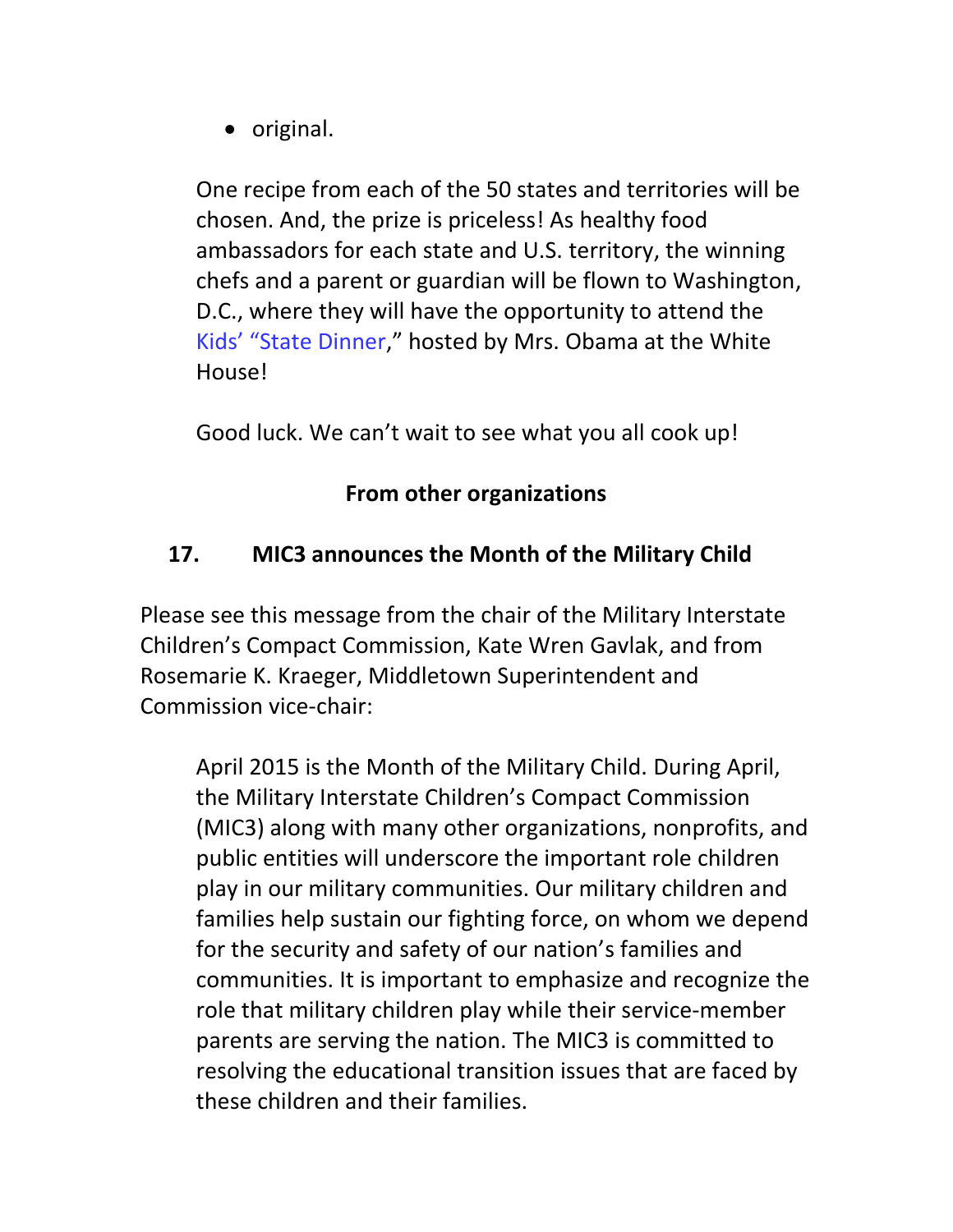Across the nation, people are encouraged to "**Purple Up! For Military Kids."** People are being encouraged to wear purple to show support for our military kids and to thank them for their strength and sacrifices. Please check for events in your area for celebrating during this month.

Military families move between postings on a regular basis. While a part of military life, reassignments and deployments can be difficult for the children of military families. The average military student faces transition challenges more than twice during high school, and most military children will attend six to nine different school systems in their lives, from kindergarten through  $12<sup>th</sup>$  grade. The Interstate Compact seeks to make these transitions easier for the children of military families so they are afforded the same opportunities for educational success as other children and are not penalized or delayed in achieving their educational goals.

As part of the Interstate Compact, the Military Interstate Children's Compact Commission was established. All 50 states and the District of Columbia have adopted the Compact and placed it in statute. These member states have formed or are forming their State Councils and inform their school districts of the terms of the Compact. Educational efforts for school personnel as well as military families are ongoing so they may work together to ensure the educational success of our military children.

Please take time this month to recognize the service of our military members and their families—and especially their children. They deserve our support!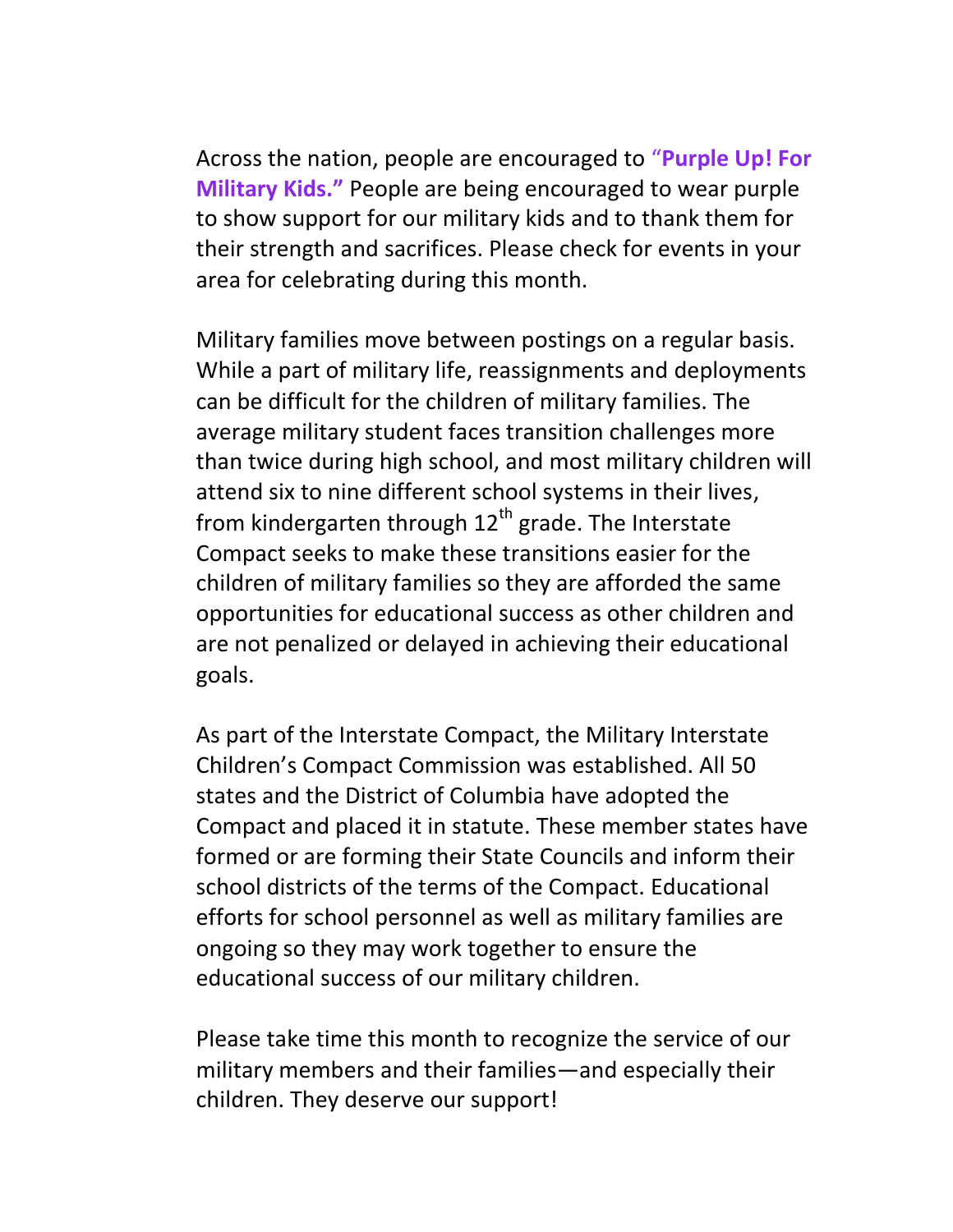More information is available at:

[www.dodea.edu.](http://www.dodea.edu/)

# **18. R.I. Small Business Journal, Met School seek nominations for Young Entrepreneur Awards**

Please see this notice from The Rhode Island Small Business Journal and The Met School:

The Rhode Island Small Business Journal is looking for nominations for the first annual Rhode Island [Young](http://email.robly.com/mpss/c/pQA/LO0UAA/t.1lr/uacYTl69Rx2w0P65ePWOvA/h10/K8dqJM1qzuTjtmdzVJaxfNyc4-2BnUhjyMNDTrvgzTgj-2BN6sXtJ4rJABqU77KldRClQsWkvDRRY2iqgobFALTKuL44146JWbo2y840zuLBjksbxo7e1y0prKo1S6K5-2FA8-2FEwKoKhnLE7y9yA9pInCCm-2BGFK35-2FCfPy9SfeIClyJmk-3D)  [Entrepreneur Awards.](http://email.robly.com/mpss/c/pQA/LO0UAA/t.1lr/uacYTl69Rx2w0P65ePWOvA/h10/K8dqJM1qzuTjtmdzVJaxfNyc4-2BnUhjyMNDTrvgzTgj-2BN6sXtJ4rJABqU77KldRClQsWkvDRRY2iqgobFALTKuL44146JWbo2y840zuLBjksbxo7e1y0prKo1S6K5-2FA8-2FEwKoKhnLE7y9yA9pInCCm-2BGFK35-2FCfPy9SfeIClyJmk-3D)

The [Young Entrepreneur Awards](http://email.robly.com/mpss/c/pQA/LO0UAA/t.1lr/uacYTl69Rx2w0P65ePWOvA/h11/K8dqJM1qzuTjtmdzVJaxfNyc4-2BnUhjyM%20NDTrvgzTgj-2BN6sXtJ4rJABqU77KldRClQsWkvDRRY2iqgobFALTKuL44146JWbo2y840zuLBjksbxo7e1y0prKo1S6K5-2FA8-2FEwKoKhnLE7y9yA9pInCCm-2BGFK35-2FCfPy9SfeIClyJmk-3D) were created to highlight and celebrate the innovative work of high school students, college students, and recent alumni from Rhode Island. So many Rhode Island students and alum have already made a huge impact on our small business sector, despite their age. We decided that it is time to recognize them for their hard work, and to thank them for pushing the future of our state in the right direction. [Read the full press release here.](http://email.robly.com/mpss/c/pQA/LO0UAA/t.1lr/uacYTl69Rx2w0P65ePWOvA/h12/K8dqJM1qzuTjtmdzVJaxfNyc4-2BnUhjyMNDTrvgzTgj-2BN6sXtJ4rJABqU77KldRClQsWkvDRRY2iqgobFALTKuL44146JWbo2y840zuLBjksbxo7e1y0prKo1S6K5-2FA8-2FEwKoKhnLE7y9yA9pInCCm-2BGFK35-2FCfPy9SfeIClyJmk-3D)

[Click here to nominate a Young Entrepreneur for their](http://email.robly.com/mpss/c/pQA/LO0UAA/t.1lr/uacYTl69Rx2w0P65ePWOvA/h13/K8dqJM1qzuTjtmdzVJaxfMqnmvTaORhmB70p51B5eP-2BqmH60tbOm25PT2MoNSibOsOI5f7qHkWfb791a6-2Fgm-2Fw-3D%20-3D)  [innovative work.](http://email.robly.com/mpss/c/pQA/LO0UAA/t.1lr/uacYTl69Rx2w0P65ePWOvA/h13/K8dqJM1qzuTjtmdzVJaxfMqnmvTaORhmB70p51B5eP-2BqmH60tbOm25PT2MoNSibOsOI5f7qHkWfb791a6-2Fgm-2Fw-3D%20-3D)

## <span id="page-20-0"></span>**19. RIASCD to hold annual conference for pre-service, beginning teachers**

Please see this notice from the Rhode Island ASCD: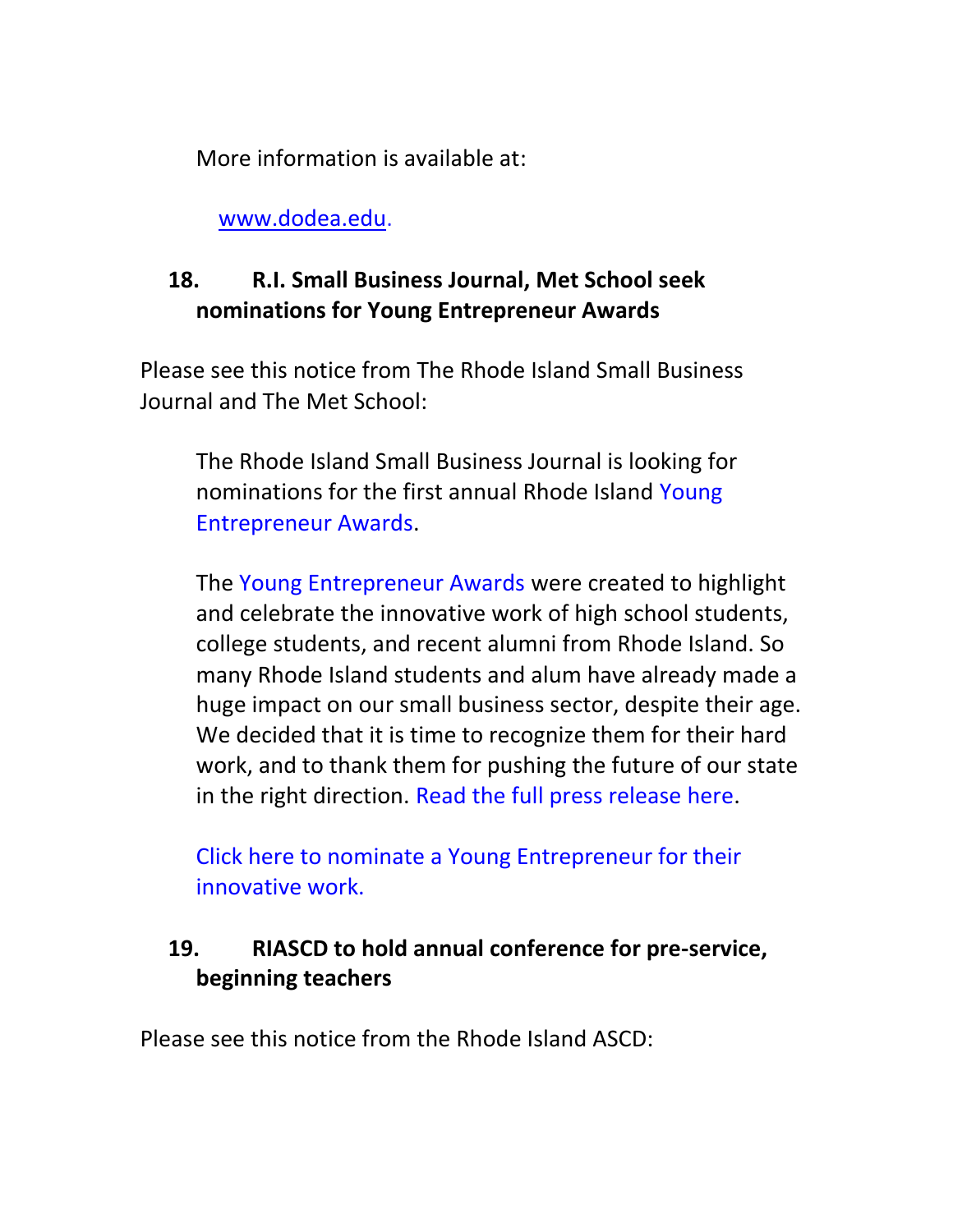Rhode Island ASCD will host its annual Pre-Service and Beginning (identified as in the profession fewer than five years) Teacher Conference on Saturday, **April 11**, at Johnston High School, 345 Cherry Hill Rd. Participants will have the opportunity to attend workshop sessions on "hot topics" delivered by Rhode Island practitioners; hear a keynote presentation by David Moscarelli, Rhode Island Teacher of the Year; and network with other pre-service and beginning teachers. Breakfast is included. Please register at [www.riascd.org.](http://www.riascd.org/)

## <span id="page-21-0"></span>**20. NEIT offering free seminars for high-school educators**

Please see this notice from the New England Institute of Technology:

New England Institute of Technology will offer an eightweek spring session of free Professional Development Seminars for high-school educators beginning **Monday** (April 6).

Classes will meet weekly, at the East Greenwich campus, from 3:30 to 5:30 p.m. Space is limited in each seminar, so if you are interested in any of the seminars listed, please respond as soon as possible.

The following seminars will be offered:

### *Advanced Photoshop*

Participants will learn more advanced compositing and workflow features in Photoshop. Demonstrations will include using the pen tool for accurate masking, editing photographs non-destructively in the camera RAW plugin,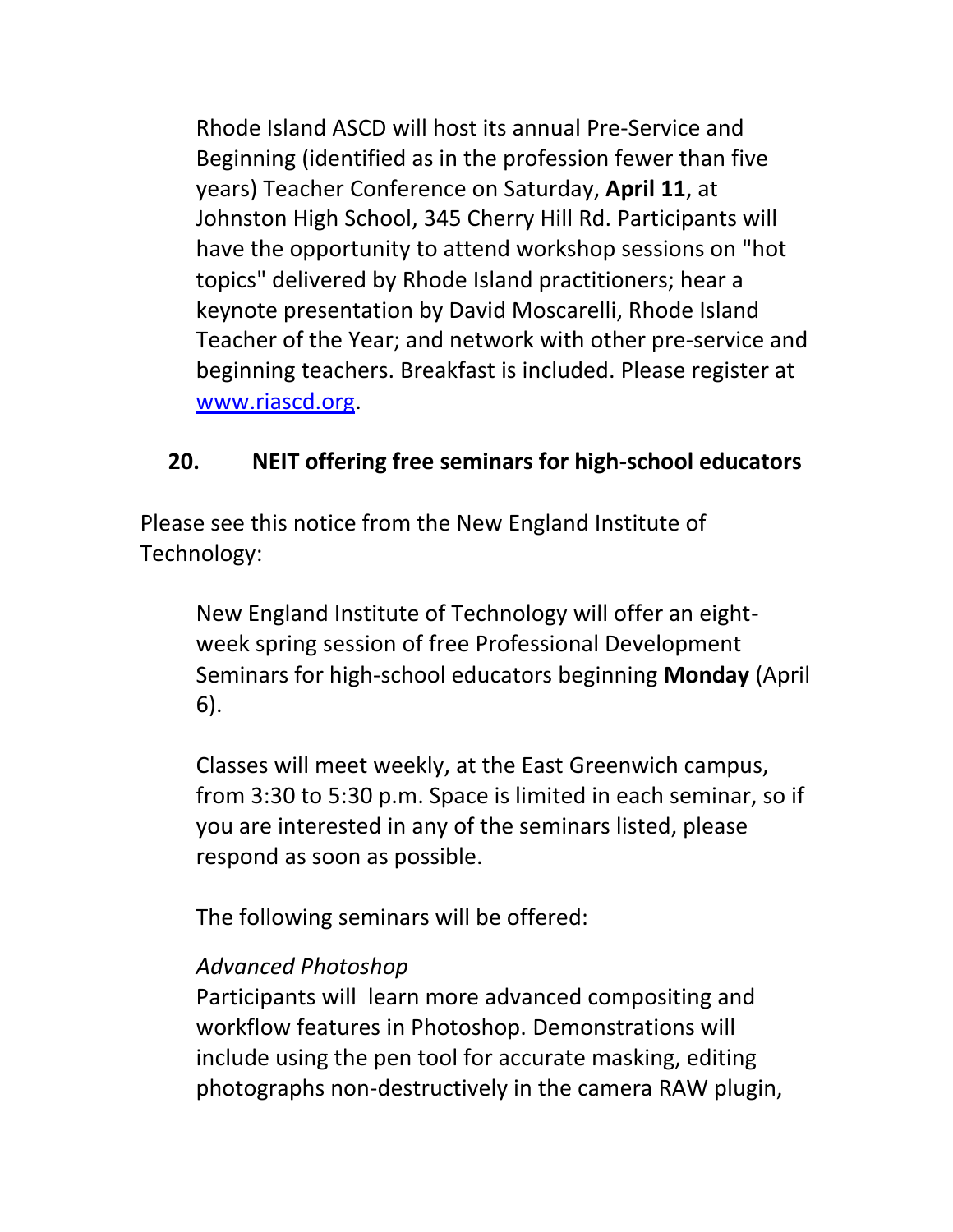compositing glass, and getting around Photoshop's 3D compositing and rendering environment. Attendees should have basic working knowledge of Photoshop. This workshop will run on Thursdays, beginning April 9. Offered by the Graphics, Multimedia and Web Design Technology Department Class limit: 12

## *At Your Best: Optimizing Your Professional and Personal Effectiveness*

Using the most recent ideas in management and positive psychology, this workshop offers an understanding of and a framework for you to develop and be your best self, and to be more effective in your work or career and life. Effectiveness is your ability to be successful in creating desired results or outcomes. The workshop is applied, hands-on, and provides practical tools, which allow you to continue the development of your best self and effectiveness after the workshop.

This workshop will run on Thursdays, beginning April 9. Offered by the Business Management Technology Department Class limit: 20

### *Personal Cyber-Security*

In today's world of interconnected digital devices, the security of one's personal information and communications is an ever-increasing concern. From computers to tablets to smart phones and wireless communications, participants will learn how to better protect their personal information and communications through a series of non-technical discussions and hands-on exercises. Participants will have achieved a greater understanding of the potential threats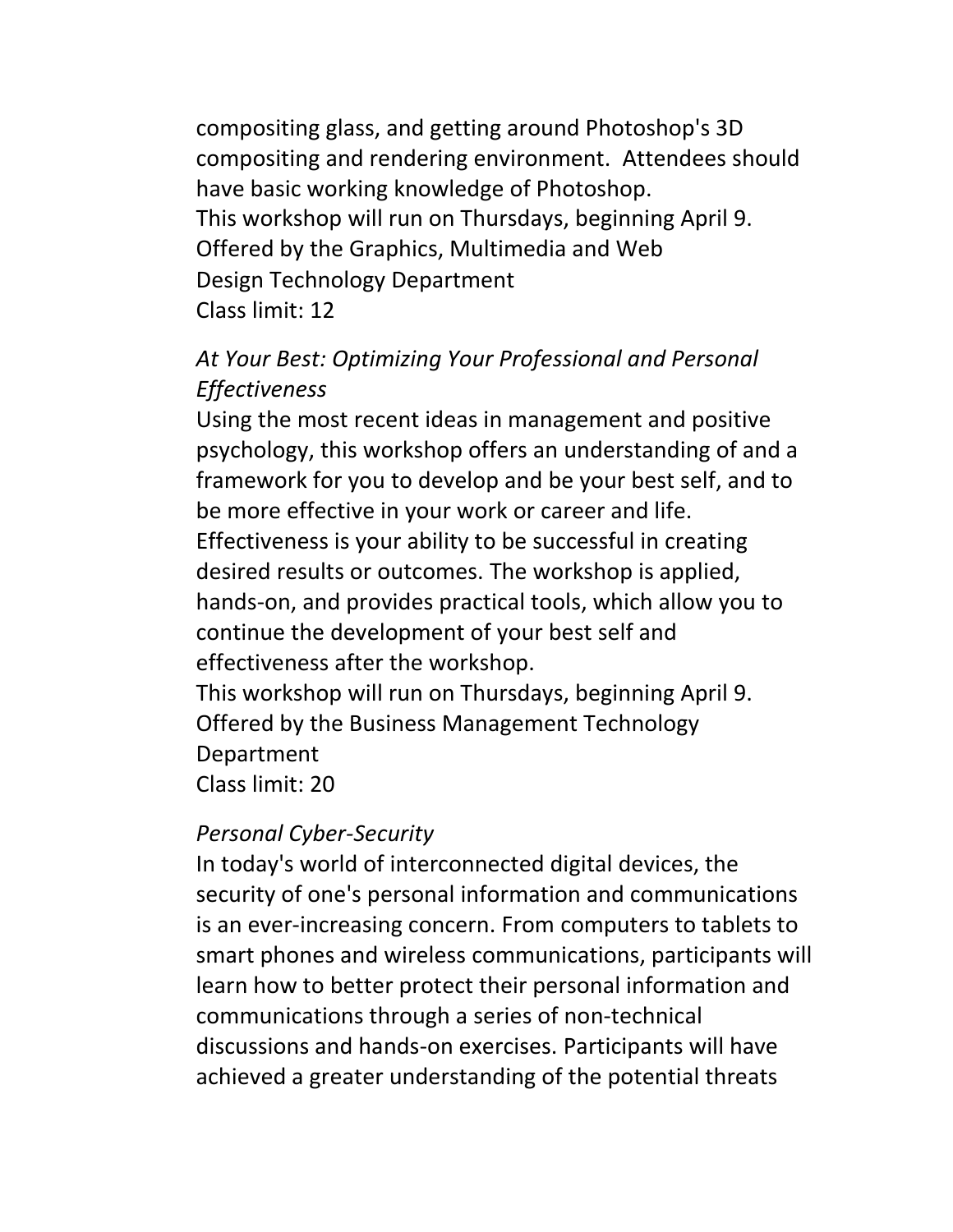lurking in the "digital shadows," how to recognize them, and how to protect against them.

This workshop will run on Wednesdays, beginning April 8. Offered by the Information Technology Department Materials required: 1 gb USB thumb drive

### *Photoshop Web Design to HTML5 and CSS3*

Participants will learn to design a web page interface using Adobe Photoshop CC and then build it using HTML5 and CSS3 code. Topics covered include using Photoshop to design a web interface, slicing elements of the design in Photoshop and coding HTML5 and CSS3 to build and develop the web page. Prior Photoshop knowledge is required. This workshop will run on Mondays, beginning April 6. Offered by the Information Technology Department Class limit: 10

*Using Video to Make a More Interactive Classroom* Participants will learn the basics of video/visual production shooting/lighting, editing and graphics. This workshop will run on Wednesdays, beginning April 8. Offered by the Digital Media Production Technology Department

Materials required: headphones, SD card grade 10 Class limit: 8

To register for a seminar please forward the following information to my attention at [trugg@neit.edu:](mailto:trugg@neit.edu:)

Name High School Phone Email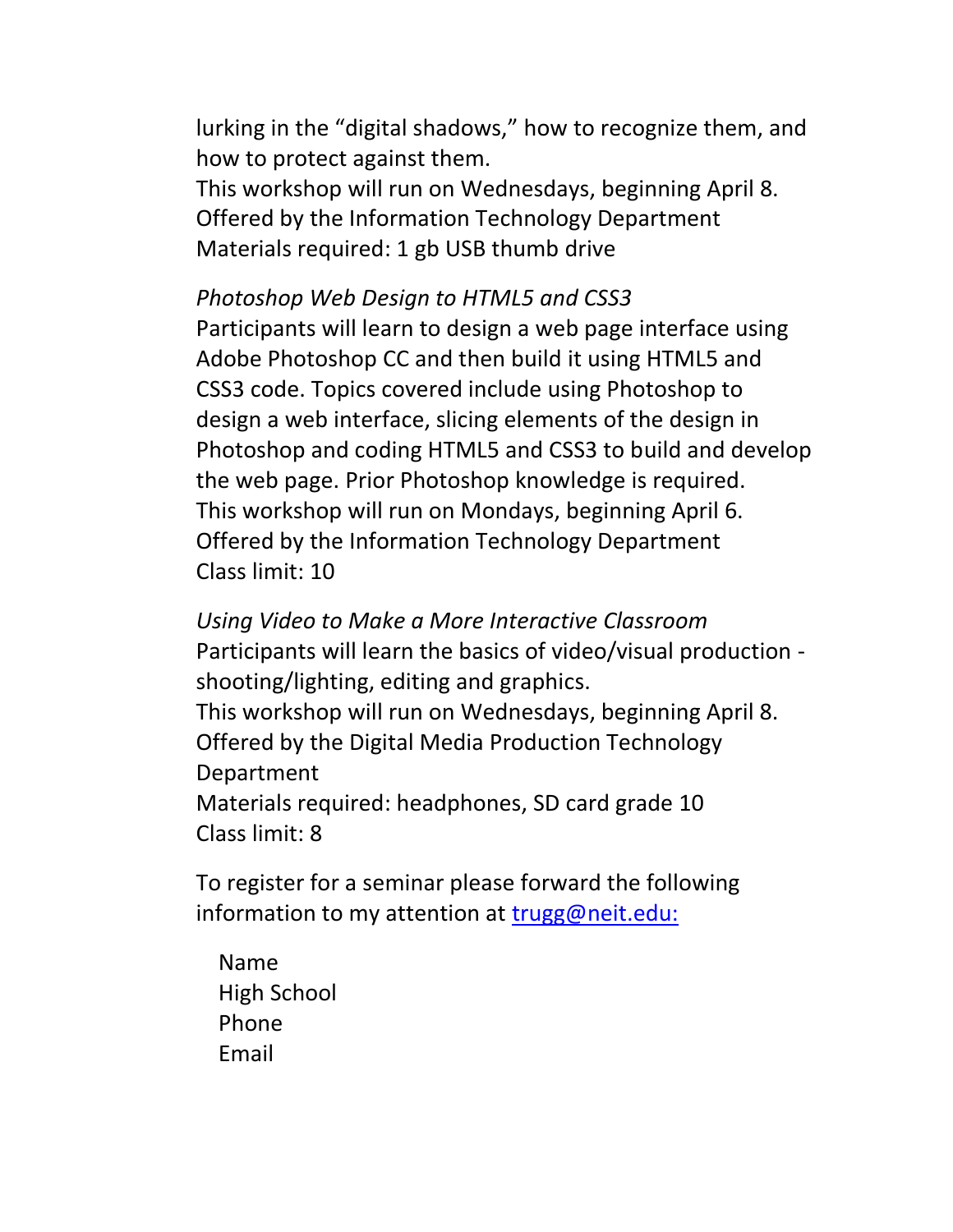Title of Professional Development Seminar you would like to attend.

Once I have received your registration information, you will receive an email with confirmation. If you are placed on a waiting list for a seminar, you will be notified of that as well.

If you have any questions in the meantime, please do not hesitate to email Tara Rugg, Coordinator of High School Programs, at [trugg@neit.edu.](mailto:trugg@neit.edu)

# <span id="page-24-0"></span>**21. Applications open for Teaching in Taiwan program for 2015-16**

Please see this message from Cynthia Huang, Director of the Taipei Economic and Cultural Office in Boston:

In order to enhance the English immersion learning atmosphere in Taiwan, the Ministry of Education established the "Teaching in Taiwan" program to recruit qualified teachers to teach English in K-9 public schools in rural areas of Taiwan. The program grants teachers one round-trip airline ticket, a monthly salary, a housing stipend, health insurance, a performance bonus, etc. The application period is open through April 17. For further information and an application, see:

[https://sites.google.com/site/foreignenglishteachersintai](https://sites.google.com/site/foreignenglishteachersintaiwan/) [wan/](https://sites.google.com/site/foreignenglishteachersintaiwan/)

*RIDE will post this field memo on Tuesday, at:*